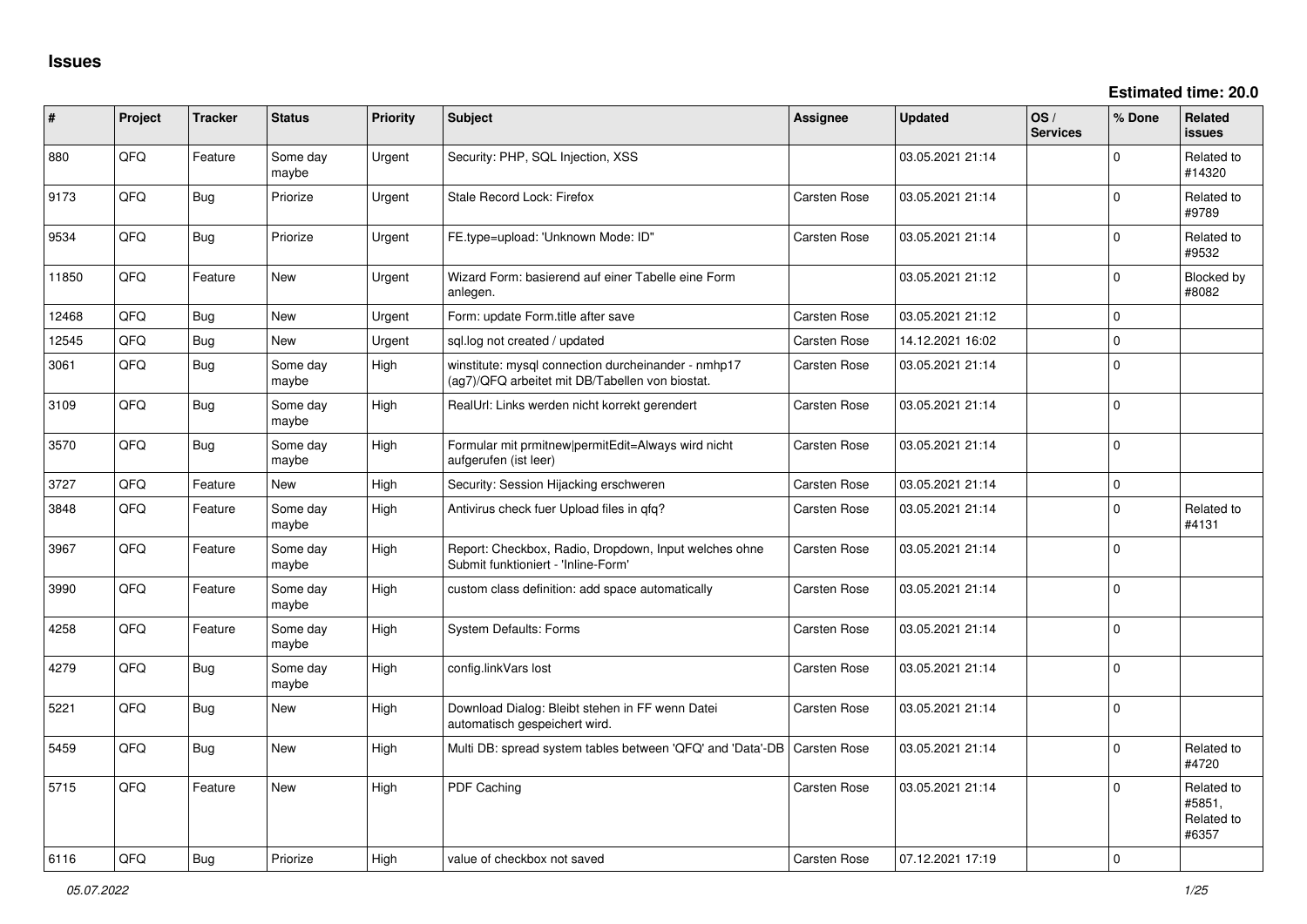| #     | Project | <b>Tracker</b> | <b>Status</b> | <b>Priority</b> | <b>Subject</b>                                                               | Assignee            | <b>Updated</b>   | OS/<br><b>Services</b> | % Done      | Related<br><b>issues</b>                                             |
|-------|---------|----------------|---------------|-----------------|------------------------------------------------------------------------------|---------------------|------------------|------------------------|-------------|----------------------------------------------------------------------|
| 7602  | QFQ     | Feature        | ToDo          | High            | Multi Select: with checkboxes                                                | Benjamin Baer       | 22.03.2022 09:07 |                        | $\Omega$    |                                                                      |
| 7650  | QFQ     | Bug            | <b>New</b>    | High            | Optional do not show 'required' sign on FormElement                          | Carsten Rose        | 03.05.2021 21:14 |                        | $\mathbf 0$ |                                                                      |
| 7850  | QFQ     | Feature        | New           | High            | Upload records: non 'pathFileName' column                                    | Carsten Rose        | 03.05.2021 21:14 |                        | $\Omega$    |                                                                      |
| 7899  | QFQ     | Bug            | <b>New</b>    | High            | Fe.type=password / retype / required: always complain about<br>missing value | Carsten Rose        | 03.05.2021 21:14 |                        | $\Omega$    |                                                                      |
| 8082  | QFQ     | Feature        | Priorize      | High            | Contact form without saving record                                           | Carsten Rose        | 07.12.2021 15:20 |                        | $\Omega$    | Related to<br>#8587,<br><b>Blocks</b><br>#11850                      |
| 8083  | QFQ     | <b>Bug</b>     | <b>New</b>    | High            | FormEditor: primary table list does not respect<br>'indexDb={{indexData:Y}}' | <b>Carsten Rose</b> | 03.05.2021 21:14 |                        | $\Omega$    | Has<br>duplicate<br>#6678                                            |
| 8204  | QFQ     | Feature        | Priorize      | High            | Position 'required mark'                                                     | <b>Carsten Rose</b> | 16.06.2021 13:44 |                        | $\mathbf 0$ |                                                                      |
| 8431  | QFQ     | <b>Bug</b>     | <b>New</b>    | High            | autocron.php with wrong path                                                 | <b>Carsten Rose</b> | 03.05.2021 21:14 |                        | $\Omega$    |                                                                      |
| 8668  | QFQ     | Bug            | <b>New</b>    | High            | Pill disabled: dyamic mode 'hidden' not respected - FE is still<br>required  | <b>Carsten Rose</b> | 03.05.2021 21:14 |                        | $\Omega$    |                                                                      |
| 8891  | QFQ     | Bug            | New           | High            | formSubmitLog: do not log passwords                                          | Enis Nuredini       | 25.03.2022 09:06 |                        | $\mathbf 0$ |                                                                      |
| 8962  | QFQ     | Feature        | <b>New</b>    | High            | allow for form fields with identical names                                   | <b>Carsten Rose</b> | 03.05.2021 21:14 |                        | $\mathbf 0$ |                                                                      |
| 9052  | QFQ     | Feature        | Feedback      | High            | Report: CodeMirror with SQL Syntax Highlight in FE                           | Enis Nuredini       | 08.06.2022 10:25 |                        | $\mathbf 0$ |                                                                      |
| 9121  | QFQ     | Bug            | Priorize      | High            | sip links have r and __dbIndexData set                                       | <b>Carsten Rose</b> | 12.06.2021 10:41 |                        | $\mathbf 0$ |                                                                      |
| 9347  | QFQ     | Bug            | <b>New</b>    | High            | FE.type=upload with dynamic show/hidden: required not<br>detected            | Carsten Rose        | 12.06.2021 10:40 |                        | $\Omega$    | Related to<br>#5305,<br>Related to<br>#12398                         |
| 9517  | QFQ     | Feature        | In Progress   | High            | Input multiple tags with typeahead                                           | Carsten Rose        | 03.05.2021 21:14 |                        | 40          | Related to<br>#10150                                                 |
| 9531  | QFQ     | Bug            | New           | High            | FE File: Dynamic Update / modeSql / required detected even<br>it not set     | <b>Carsten Rose</b> | 11.06.2021 20:32 |                        | $\Omega$    | Related to<br>#12398                                                 |
| 9548  | QFQ     | Feature        | Feedback      | High            | FormElement: Pattern mismatch - optional report only on<br>focus lost        | Benjamin Baer       | 03.05.2021 21:14 |                        | $\Omega$    |                                                                      |
| 9789  | QFQ     | Bug            | In Progress   | High            | Record Lock: release to early on 'leave page'                                | Carsten Rose        | 10.01.2022 09:25 |                        | 100         | Related to<br>#10081,<br>Related to<br>#9173,<br>Related to<br>#8702 |
| 10081 | QFQ     | Bug            | New           | High            | Stale record lock after 'forbidden' character                                | <b>Carsten Rose</b> | 03.05.2021 21:12 |                        | $\Omega$    | Related to<br>#10082.<br>Related to<br>#9789                         |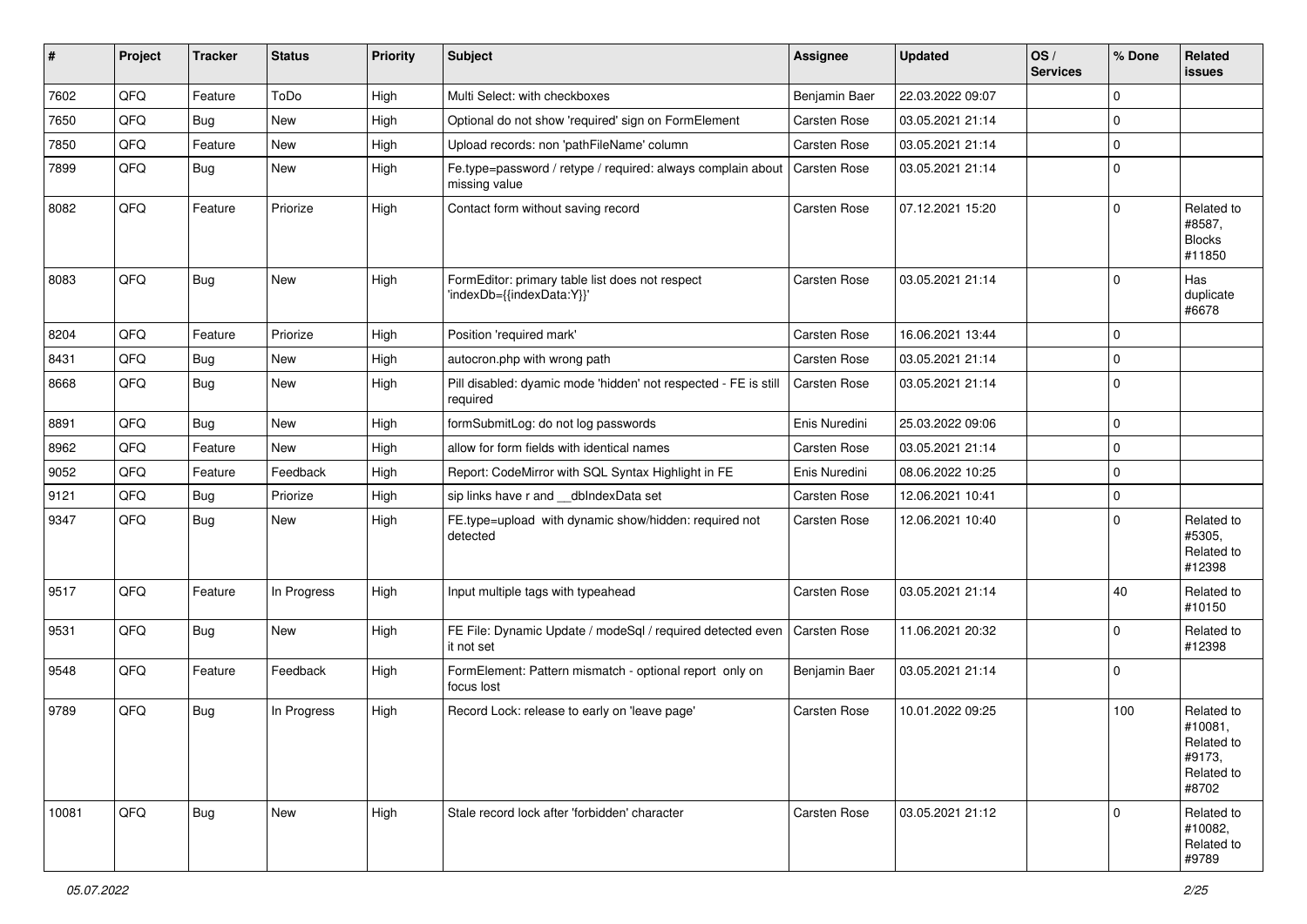| #     | Project | <b>Tracker</b> | <b>Status</b> | <b>Priority</b> | <b>Subject</b>                                                                                                                        | Assignee            | <b>Updated</b>   | OS/<br><b>Services</b> | % Done      | Related<br><b>issues</b>                      |
|-------|---------|----------------|---------------|-----------------|---------------------------------------------------------------------------------------------------------------------------------------|---------------------|------------------|------------------------|-------------|-----------------------------------------------|
| 10114 | QFQ     | Feature        | New           | High            | Symbol (Link): 'G:' (Glyphicon) replaced by 'i:' (icon)                                                                               |                     | 07.12.2021 17:19 |                        | $\Omega$    | Related to<br>#3797,<br>Related to<br>#4194   |
| 10506 | QFQ     | Bug            | New           | High            | Template Group broken on MultiDB instance                                                                                             | Carsten Rose        | 03.05.2021 21:12 |                        | $\mathbf 0$ | Related to<br>#10505                          |
| 10508 | QFQ     | <b>Bug</b>     | <b>New</b>    | High            | Multi Form broken on Multi DB Instance                                                                                                | <b>Carsten Rose</b> | 03.05.2021 21:12 |                        | $\pmb{0}$   |                                               |
| 10640 | QFQ     | <b>Bug</b>     | <b>New</b>    | High            | TypeAhead Tag: FE editierbar trotz readOnly                                                                                           | Carsten Rose        | 03.05.2021 21:12 |                        | $\mathbf 0$ | Related to<br>#7795                           |
| 10766 | QFQ     | <b>Bug</b>     | New           | High            | Radiobutton / parameter.buttonClass=btn-default: dynamic<br>update                                                                    |                     | 03.05.2021 21:12 |                        | $\mathbf 0$ | Related to<br>#11237                          |
| 11057 | QFQ     | Bug            | <b>New</b>    | High            | Checkboxes ohne span.checkmark im Report werden<br>ausgeblendet                                                                       | Benjamin Baer       | 03.05.2021 21:12 |                        | $\mathbf 0$ | Related to<br>#11039                          |
| 11237 | QFQ     | <b>Bug</b>     | <b>New</b>    | High            | Radiobutton / parameter.buttonClass= btn-default - kein dirty<br>Trigger                                                              | Benjamin Baer       | 03.05.2021 21:12 |                        | $\mathbf 0$ | Related to<br>#10766                          |
| 11630 | QFQ     | Bug            | Feedback      | High            | Bitte check ob CALL() in 20.11.0 noch so funktioniert wie in<br>20.4.1                                                                | Enis Nuredini       | 28.05.2022 13:45 |                        | $\mathbf 0$ | Related to<br>#11325                          |
| 11893 | QFQ     | Feature        | New           | High            | Broken SIP: a) only report one time, b) only report in main<br>column                                                                 | <b>Carsten Rose</b> | 12.05.2021 12:13 |                        | $\mathbf 0$ | Related to<br>#12532.<br>Related to<br>#14187 |
| 12066 | QFQ     | Bug            | <b>New</b>    | High            | enterAsSubmit: Forward wird nicht ausgeführt                                                                                          | Enis Nuredini       | 29.05.2022 09:23 |                        | $\mathbf 0$ |                                               |
| 12186 | QFQ     | Feature        | <b>New</b>    | High            | TinyMCE Config für Objekte                                                                                                            | <b>Carsten Rose</b> | 07.12.2021 17:19 |                        | $\mathbf 0$ | <b>Blocks</b><br>#12632                       |
| 12395 | QFQ     | <b>Bug</b>     | ToDo          | High            | QFQ Function: Result two times shown                                                                                                  | Carsten Rose        | 18.02.2022 08:59 |                        | $\Omega$    |                                               |
| 12463 | QFQ     | Bug            | ToDo          | High            | QFQ Function: 'function' and 'sgl' on same level - output of<br>sal is shown two times.                                               | Carsten Rose        | 15.12.2021 16:31 |                        | $\mathbf 0$ |                                               |
| 12508 | QFQ     | Bug            | In Progress   | High            | qfq Form: sendMail                                                                                                                    | Karin Niffeler      | 19.03.2022 17:48 |                        | $\mathbf 0$ |                                               |
| 12513 | QFQ     | Bug            | New           | High            | Implement server side check of maxlength                                                                                              | Carsten Rose        | 07.12.2021 17:19 |                        | $\mathbf 0$ |                                               |
| 12532 | QFQ     | Feature        | <b>New</b>    | High            | SIP-Parameter bei Seitenaufruf in Browser-Console<br>anzeigen                                                                         | <b>Carsten Rose</b> | 07.12.2021 17:19 |                        | $\mathbf 0$ | Related to<br>#11893,<br>Related to<br>#14187 |
| 12544 | QFQ     | Feature        | <b>New</b>    | High            | a) ' AS _link' new also as ' AS _format', b) sortierung via<br>'display: none;', c) ' format' benoeitgt nicht zwingend<br>u/U/p/m/z/d | <b>Carsten Rose</b> | 14.12.2021 16:03 |                        | $\mathbf 0$ |                                               |
| 12670 | QFQ     | <b>Bug</b>     | New           | High            | Dropdown-Menu classes können nicht mehr angegeben<br>werden                                                                           | Carsten Rose        | 07.12.2021 17:19 |                        | $\Omega$    |                                               |
| 12702 | QFQ     | Bug            | <b>New</b>    | High            | templateGroup: broken in multiDb Setup                                                                                                | Carsten Rose        | 14.12.2021 16:02 |                        | $\mathbf 0$ |                                               |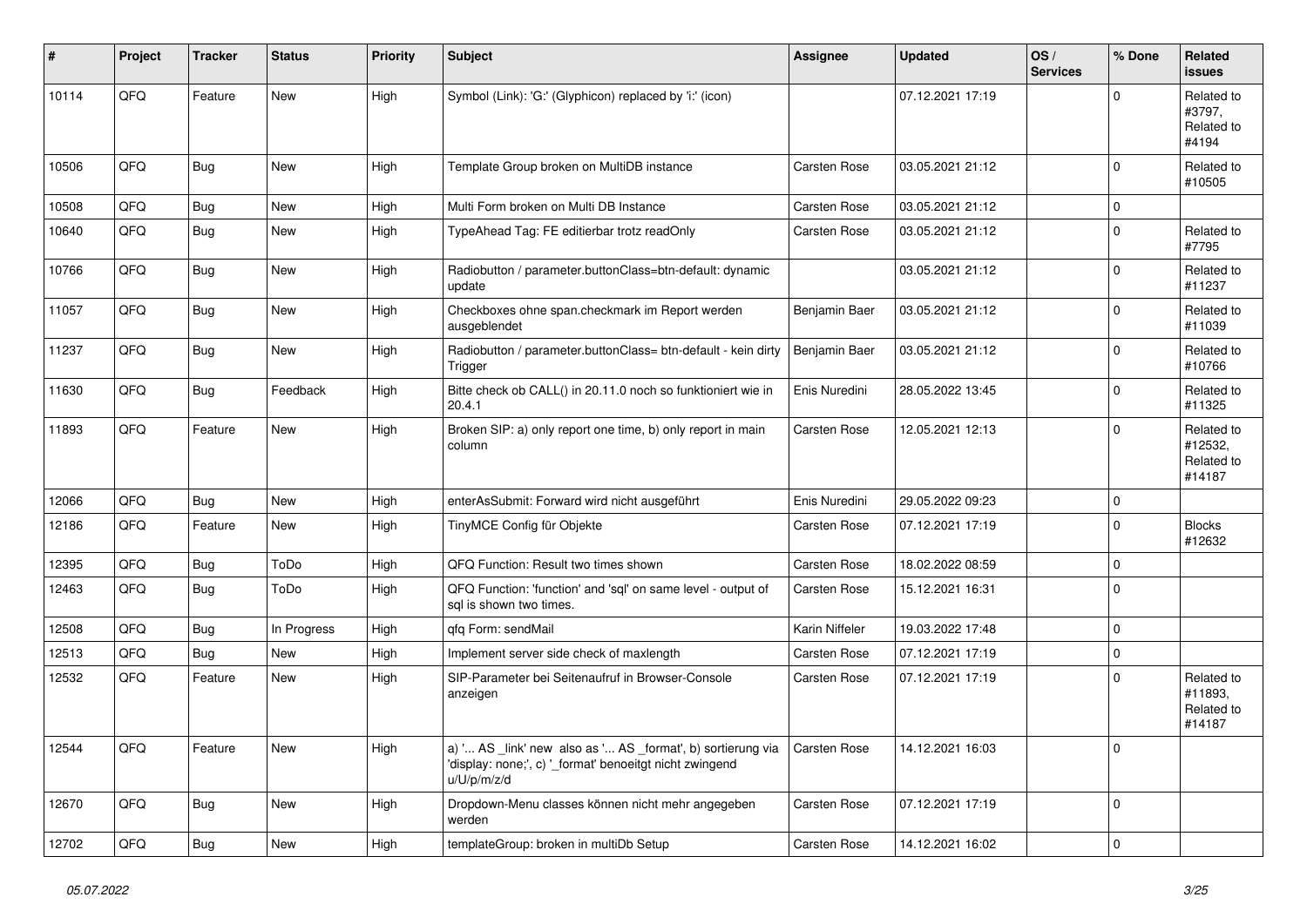| #     | Project | <b>Tracker</b> | <b>Status</b>     | <b>Priority</b> | <b>Subject</b>                                                                                               | Assignee            | <b>Updated</b>   | OS/<br><b>Services</b> | % Done      | Related<br><b>issues</b>                                               |
|-------|---------|----------------|-------------------|-----------------|--------------------------------------------------------------------------------------------------------------|---------------------|------------------|------------------------|-------------|------------------------------------------------------------------------|
| 12974 | QFQ     | <b>Bug</b>     | New               | High            | Sanitize Queries in Action-Elements                                                                          | Carsten Rose        | 07.12.2021 17:19 |                        | $\mathbf 0$ |                                                                        |
| 13716 | QFQ     | <b>Bug</b>     | New               | High            | Firefox ask to store username/password                                                                       | Enis Nuredini       | 30.05.2022 09:31 |                        | $\mathbf 0$ | Related to<br>#13827                                                   |
| 13757 | QFQ     | Feature        | <b>New</b>        | High            | QR / Bar-Code Plugin                                                                                         | Enis Nuredini       | 19.03.2022 17:43 |                        | $\mathsf 0$ |                                                                        |
| 14187 | QFQ     | Feature        | New               | High            | gfg.log: show current URL                                                                                    | <b>Carsten Rose</b> | 28.05.2022 11:02 |                        | $\mathbf 0$ | Related to<br>#13933,<br>Related to<br>#12532,<br>Related to<br>#11893 |
| 955   | QFQ     | Feature        | Some day<br>maybe | Normal          | QF: Notizen vor/nach dem Form                                                                                |                     | 01.02.2020 23:20 |                        | $\mathbf 0$ |                                                                        |
| 1234  | QFQ     | Feature        | Some day<br>maybe | Normal          | QF: Record numbering: Im Grid soll in Spalte 1 optional die<br>laufende Nummer der Records angezeigt werden. |                     | 01.02.2020 23:20 |                        | $\mathbf 0$ |                                                                        |
| 1251  | QFQ     | Feature        | Some day<br>maybe | Normal          | QF: Combo                                                                                                    |                     | 11.12.2019 16:03 |                        | $\mathbf 0$ |                                                                        |
| 1253  | QFQ     | Feature        | Some day<br>maybe | Normal          | QF: Colorpicker                                                                                              |                     | 11.12.2019 16:03 |                        | $\mathbf 0$ |                                                                        |
| 1510  | QFQ     | Feature        | Some day<br>maybe | Normal          | jquery von google laden, falls das nicht geht lokal                                                          |                     | 11.12.2019 16:03 |                        | $\mathbf 0$ |                                                                        |
| 1623  | QFQ     | Feature        | Some day<br>maybe | Normal          | RealURL                                                                                                      |                     | 11.12.2019 16:03 |                        | 30          |                                                                        |
| 1635  | QFQ     | Feature        | Some day<br>maybe | Normal          | QFQ Extension content record: weitere Optionen einblenden.                                                   | Carsten Rose        | 11.12.2019 16:03 |                        | $\pmb{0}$   |                                                                        |
| 1946  | QFQ     | Feature        | Some day<br>maybe | Normal          | Kontrolle ob der ReadOnly Modus bei den<br>Formularelementen korrekt implementiert ist                       | Carsten Rose        | 11.12.2019 16:03 |                        | $\mathbf 0$ |                                                                        |
| 2063  | QFQ     | Bug            | Some day<br>maybe | Normal          | Pills auf 'inaktiv' setzen falls keine Element auf dem Pill<br>sichtbar sind.                                | Benjamin Baer       | 11.12.2019 16:03 |                        | $\mathbf 0$ | Related to<br>#3752                                                    |
| 2084  | QFQ     | Feature        | Some day<br>maybe | Normal          | Mailto mit encryption: Subrecord                                                                             | Carsten Rose        | 11.12.2019 16:03 |                        | $\mathbf 0$ | Related to<br>#2082                                                    |
| 2361  | QFQ     | Feature        | New               | Normal          | Logging wer/wann/wo welches Formular aufgerufen hat                                                          | <b>Carsten Rose</b> | 11.12.2019 16:15 |                        | $\mathbf 0$ | Related to<br>#4432,<br>Related to<br>#7480                            |
| 2643  | QFO     | <b>Bug</b>     | Some day<br>maybe | Normal          | Zend / PHP Webinars anschauen                                                                                | Carsten Rose        | 01.02.2020 15:56 |                        | $\pmb{0}$   |                                                                        |
| 2665  | QFO     | <b>Bug</b>     | Priorize          | Normal          | Dynamic Update funktioniert nicht, wenn beim<br>entsprechenden FormElement eine size angegeben ist.          | Benjamin Baer       | 03.01.2022 08:12 |                        | $30\,$      |                                                                        |
| 2950  | QFO     | Feature        | Some day<br>maybe | Normal          | Inhalt QFQ Records als File                                                                                  |                     | 11.12.2019 16:03 |                        | $\mathbf 0$ |                                                                        |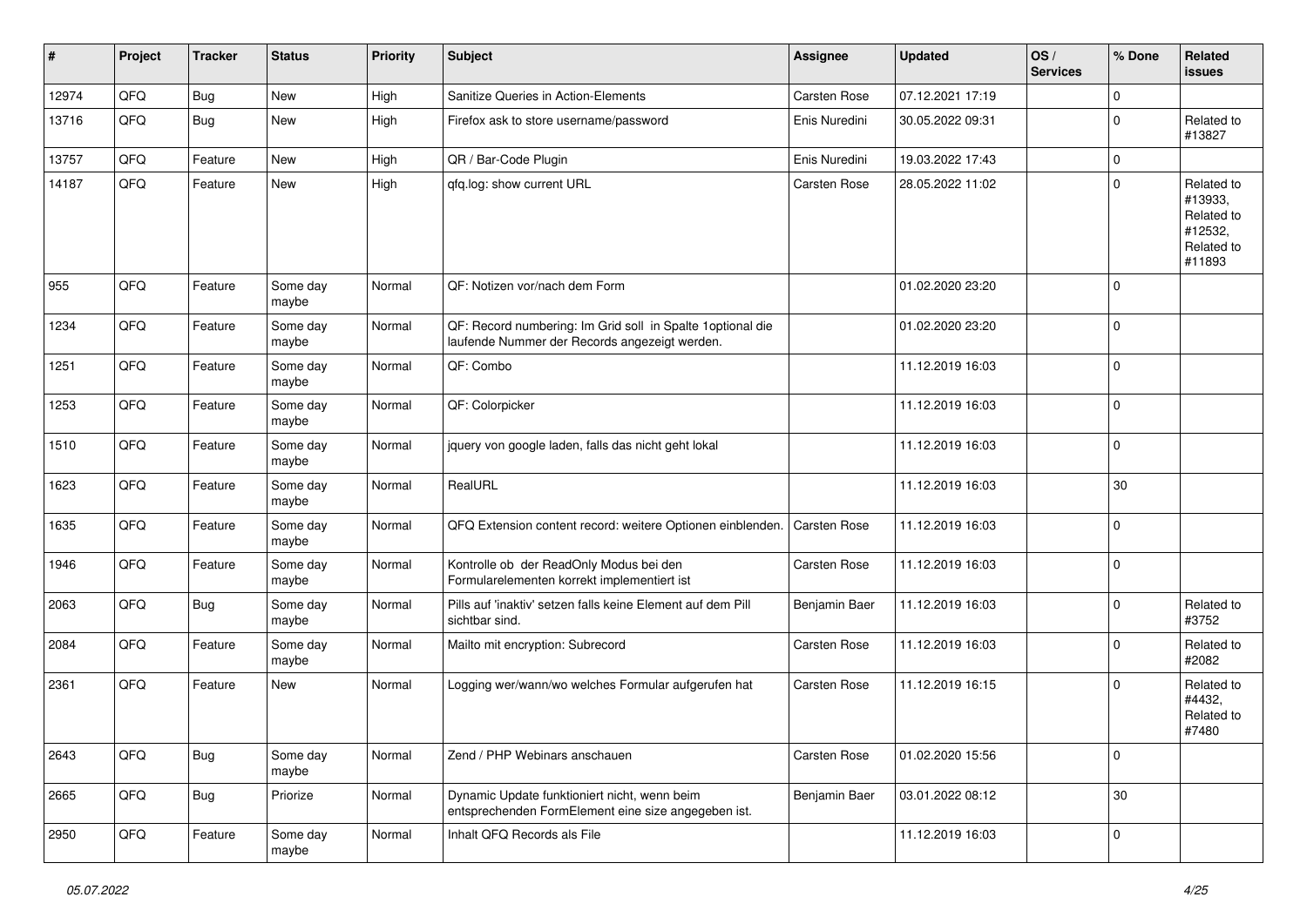| #    | Project | <b>Tracker</b> | <b>Status</b>     | <b>Priority</b> | <b>Subject</b>                                                                                                                | <b>Assignee</b>     | <b>Updated</b>   | OS/<br><b>Services</b> | % Done      | Related<br><b>issues</b>                    |
|------|---------|----------------|-------------------|-----------------|-------------------------------------------------------------------------------------------------------------------------------|---------------------|------------------|------------------------|-------------|---------------------------------------------|
| 2995 | QFQ     | Feature        | Some day<br>maybe | Normal          | Dropdown JQuery Plugin: 'chosen' - Moeglichkeit um Select<br>Listen mehr Funktion zu geben. Kein Bootstrap noetig.            | <b>Carsten Rose</b> | 11.12.2019 16:03 |                        | $\mathbf 0$ |                                             |
| 3130 | QFQ     | <b>Bug</b>     | Some day<br>maybe | Normal          | Debug Info's nicht korrekt nach 'New > Save'.                                                                                 | <b>Carsten Rose</b> | 11.12.2019 16:03 |                        | $\mathbf 0$ | Related to<br>#3253                         |
| 3216 | QFQ     | Feature        | Some day<br>maybe | Normal          | dynamic update für checkbox label2                                                                                            | <b>Carsten Rose</b> | 11.12.2019 16:03 |                        | 0           | Related to<br>#2081                         |
| 3267 | QFQ     | Feature        | Some day<br>maybe | Normal          | 2 Forms auf einer Seite: real + Read only                                                                                     | <b>Carsten Rose</b> | 11.12.2019 16:03 |                        | $\mathbf 0$ |                                             |
| 3285 | QFQ     | Feature        | Some day<br>maybe | Normal          | Zeichenlimit pro Feld: textarea / editor                                                                                      | <b>Carsten Rose</b> | 11.12.2019 16:02 |                        | $\mathbf 0$ |                                             |
| 3291 | QFQ     | Feature        | Some day<br>maybe | Normal          | AutoCron websiteToken                                                                                                         | <b>Carsten Rose</b> | 11.12.2019 16:02 |                        | $\mathbf 0$ | Related to<br>#4250                         |
| 3331 | QFQ     | Feature        | Some day<br>maybe | Normal          | Default Tooltip fuer _page? Links: mit Form und Record ID                                                                     | <b>Carsten Rose</b> | 11.12.2019 16:02 |                        | $\mathbf 0$ |                                             |
| 3332 | QFQ     | Feature        | Some day<br>maybe | Normal          | Uploads: Thumbnails, Details zum hochgeladenen File                                                                           | <b>Carsten Rose</b> | 11.12.2019 16:02 |                        | $\mathbf 0$ | Related to<br>#3264,<br>Related to<br>#5333 |
| 3349 | QFQ     | <b>Bug</b>     | Some day<br>maybe | Normal          | config.qfq.ini: a) vertraegt keine '=' im Value (z.B. Passwort),<br>b) Values sollten in ticks einschliessbar sein (spaces, ) | <b>Carsten Rose</b> | 11.12.2019 16:02 |                        | $\mathbf 0$ |                                             |
| 3350 | QFQ     | Feature        | Some day<br>maybe | Normal          | FormEditor: Hilfetext hinter 'checktype'                                                                                      | <b>Carsten Rose</b> | 11.12.2019 16:02 |                        | $\mathbf 0$ |                                             |
| 3385 | QFQ     | Feature        | Some day<br>maybe | Normal          | templateGroup: insert/update/delete non primary records                                                                       | <b>Carsten Rose</b> | 11.12.2019 16:02 |                        | $\mathbf 0$ |                                             |
| 3402 | QFQ     | Feature        | Some day<br>maybe | Normal          | Syntax Highlighting via CodeMirror                                                                                            | <b>Carsten Rose</b> | 11.12.2019 16:02 |                        | 100         | Related to<br>#3207                         |
| 3415 | QFQ     | Feature        | Some day<br>maybe | Normal          | FE Login Box Templatefile                                                                                                     | Benjamin Baer       | 11.12.2019 16:02 |                        | $\mathbf 0$ |                                             |
| 3432 | QFQ     | Feature        | New               | Normal          | subrecord: dynamicUpdate                                                                                                      | <b>Carsten Rose</b> | 11.06.2020 21:10 |                        | $\mathbf 0$ | Related to<br>#5691                         |
| 3457 | QFQ     | Feature        | Some day<br>maybe | Normal          | LDAP: concat multi values to one single entry                                                                                 | Carsten Rose        | 11.12.2019 16:02 |                        | $\mathbf 0$ |                                             |
| 3458 | QFQ     | Feature        | Some day<br>maybe | Normal          | Display 'Edit Form Element'-Checkbox on form: should<br>depend on FE Group                                                    | <b>Carsten Rose</b> | 11.12.2019 16:02 |                        | $\mathbf 0$ | Related to<br>#3447                         |
| 3495 | QFQ     | Feature        | Some day<br>maybe | Normal          | Predifined Parameter werden nicht in '+' (add new record)<br>SIP gerendert.                                                   |                     | 11.12.2019 16:02 |                        | $\mathbf 0$ |                                             |
| 3504 | QFQ     | Feature        | New               | Normal          | Logging: welche Action FEs werden wann wie ausgefuehrt                                                                        | Carsten Rose        | 01.02.2020 23:21 |                        | $\mathbf 0$ | Related to<br>#5458,<br>Related to<br>#4092 |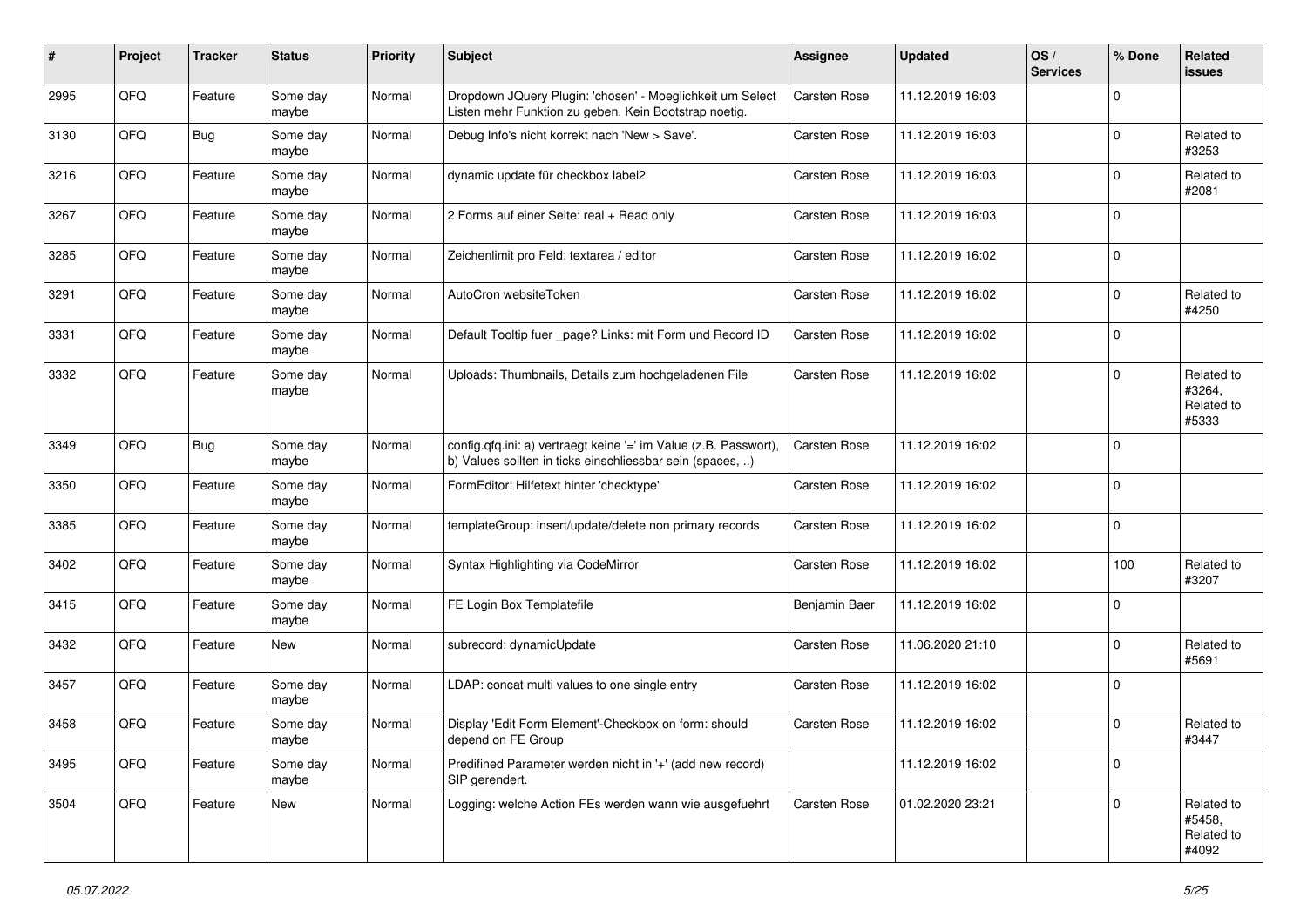| $\vert$ # | Project    | <b>Tracker</b> | <b>Status</b>     | <b>Priority</b> | <b>Subject</b>                                                                                                                                           | Assignee            | <b>Updated</b>   | OS/<br><b>Services</b> | % Done      | Related<br><b>issues</b> |
|-----------|------------|----------------|-------------------|-----------------|----------------------------------------------------------------------------------------------------------------------------------------------------------|---------------------|------------------|------------------------|-------------|--------------------------|
| 3547      | QFQ        | <b>Bug</b>     | <b>New</b>        | Normal          | FE of type 'note' causes writing of empty fields.                                                                                                        | <b>Carsten Rose</b> | 01.02.2020 23:21 |                        | $\Omega$    |                          |
| 3588      | QFQ        | <b>Bug</b>     | Some dav<br>maybe | Normal          | templateGroup: versteckte Elemente werden weiterhin<br>gespeichert.                                                                                      | <b>Carsten Rose</b> | 11.12.2019 16:02 |                        | $\Omega$    |                          |
| 3613      | QFQ        | <b>Bug</b>     | Some day<br>maybe | Normal          | note /note unchecked -> note div (col-md) wird weiterhin<br>gerendert                                                                                    | Elias Villiger      | 01.02.2020 23:19 |                        | 100         |                          |
| 3617      | QFQ        | Feature        | Some day<br>maybe | Normal          | Load javascripts at bottom                                                                                                                               |                     | 11.12.2019 16:02 |                        | $\Omega$    |                          |
| 3646      | QFQ        | Feature        | Some day<br>maybe | Normal          | Moeglichkeit HTML Tags in Reports auszugeben (zu<br>enkodieren: htmlspecialchars)                                                                        |                     | 11.12.2019 16:02 |                        | $\mathbf 0$ | Related to<br>#14320     |
| 3666      | QFQ        | Feature        | Some day<br>maybe | Normal          | a) Performance Messung: mysql_real_escape_string() im<br>Vergleich zu str replace(), b) doppeltes Aufrufen von<br>mysql_real_escape_string()             | <b>Carsten Rose</b> | 11.12.2019 16:02 |                        | $\Omega$    |                          |
| 3677      | QFQ        | Feature        | Some day<br>maybe | Normal          | wkhtmitopdf: FE User access prohibited, if client IP changes<br>\$TYPO3 CONF VARS[FE][lockIP]                                                            | <b>Carsten Rose</b> | 11.12.2019 16:02 |                        | $\Omega$    |                          |
| 3682      | QFQ        | <b>Bug</b>     | Some day<br>maybe | Normal          | Dynamic update: Radio buttons                                                                                                                            | <b>Carsten Rose</b> | 11.12.2019 16:02 |                        | $\Omega$    |                          |
| 3692      | QFQ        | Feature        | Some day<br>maybe | Normal          | QFQ Webseite                                                                                                                                             | Benjamin Baer       | 11.12.2019 16:02 |                        | $\Omega$    | Related to<br>#5033      |
| 3708      | QFQ        | Feature        | Some day<br>maybe | Normal          | Form: input - 'specialchars', 'none'  gewisse tags erlauben,<br>andere verbieten                                                                         | <b>Carsten Rose</b> | 11.12.2019 16:02 |                        | $\Omega$    | Related to<br>#14320     |
| 3750      | QFQ        | <b>Bug</b>     | Some day<br>maybe | Normal          | FE in a row: if one violates check, all are red                                                                                                          | <b>Carsten Rose</b> | 11.12.2019 16:03 |                        | $\Omega$    |                          |
| 3782      | QFQ        | <b>Bug</b>     | Priorize          | Normal          | Bei fehlerhafter Eingabe (z.B. Datum) sollte das erwartete<br>Format angezeigt werden                                                                    | <b>Carsten Rose</b> | 01.02.2020 10:13 |                        | $\Omega$    |                          |
| 3811      | QFQ        | Bug            | Some day<br>maybe | Normal          | Dynamic Update: extraButtonInfo - Text aktualisieren                                                                                                     | <b>Carsten Rose</b> | 11.12.2019 16:03 |                        | $\Omega$    | Related to<br>#11517     |
| 3864      | QFQ        | Feature        | <b>New</b>        | Normal          | Encrypt / decrypt field                                                                                                                                  | Enis Nuredini       | 30.06.2022 16:29 |                        | $\mathbf 0$ |                          |
| 3867      | QFQ        | Feature        | Priorize          | Normal          | Readonly Formular: Template Groups add/delete<br>ausbeldnen                                                                                              | <b>Carsten Rose</b> | 05.05.2021 22:12 |                        | $\Omega$    |                          |
| 3877      | <b>OFO</b> | Feature        | Some day<br>maybe | Normal          | FormEditor: die Felder die aktuell nicht gebraucht werden nur<br>auf readonly/disabled setzen (nicht ausblenden > das irritiert.                         | <b>Carsten Rose</b> | 11.12.2019 16:03 |                        | $\Omega$    |                          |
| 3878      | QFQ        | Feature        | Some day<br>maybe | Normal          | Form 'FormElement': Spalte 'name' typeAhead mit<br>Spaltennamen der Primarytable.                                                                        |                     | 11.12.2019 16:03 |                        | $\Omega$    |                          |
| 3879      | QFQ        | Feature        | Some day<br>maybe | Normal          | Form 'FormElement': Beim Feld 'name' rechts in der Notiz<br>einen Link einblenden - a) aktuelle Definition anzeigen, b)<br>Spalte in der Tabelle anlegen |                     | 11.12.2019 16:03 |                        | $\Omega$    |                          |
| 3880      | QFQ        | Feature        | Some day<br>maybe | Normal          | Form 'Form': anlegen einer Tabelle                                                                                                                       |                     | 14.01.2021 10:12 |                        | $\Omega$    |                          |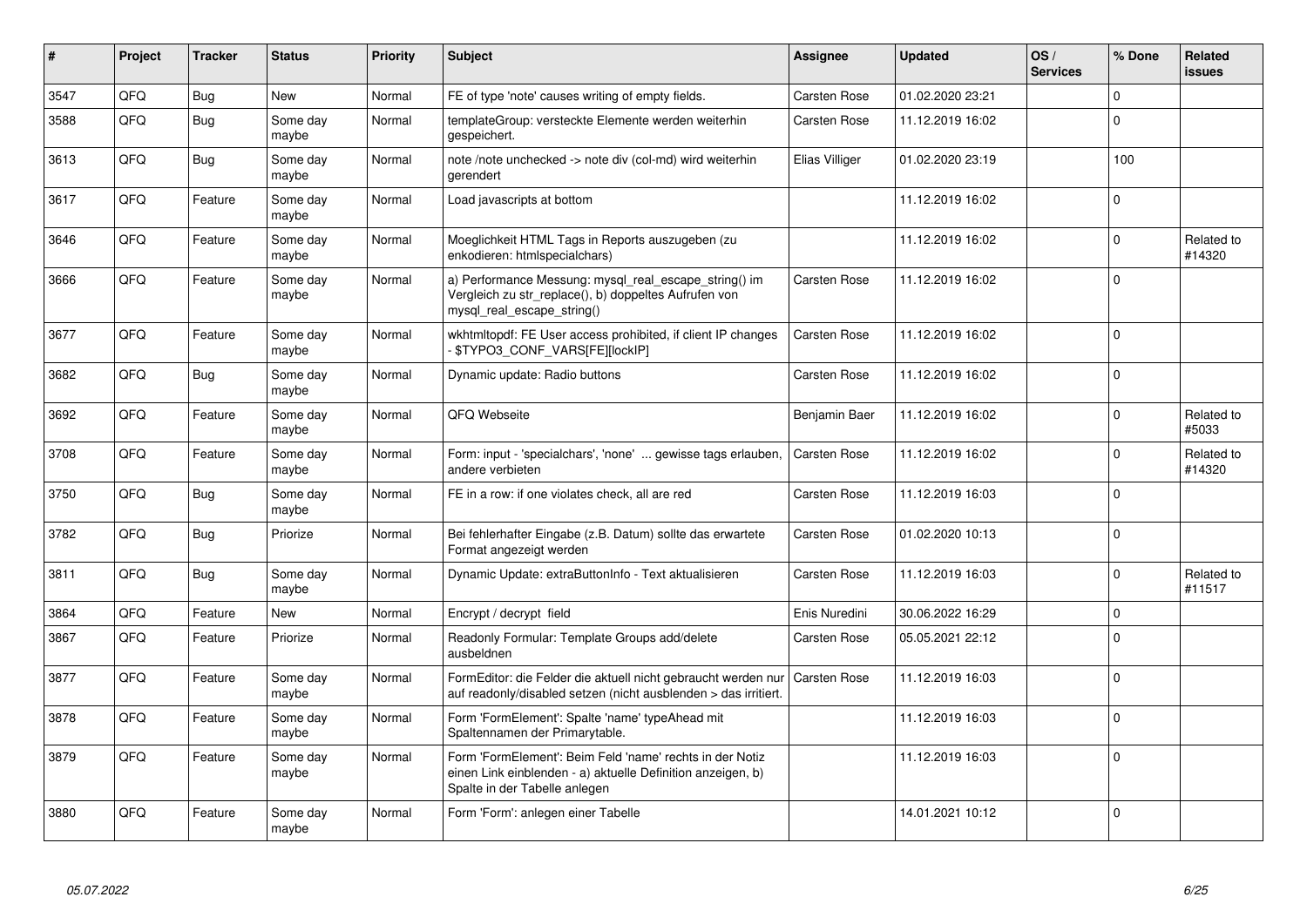| #    | Project    | <b>Tracker</b> | <b>Status</b>     | <b>Priority</b> | <b>Subject</b>                                                                                                       | Assignee            | <b>Updated</b>   | OS/<br><b>Services</b> | % Done   | Related<br><b>issues</b>                    |
|------|------------|----------------|-------------------|-----------------|----------------------------------------------------------------------------------------------------------------------|---------------------|------------------|------------------------|----------|---------------------------------------------|
| 3882 | QFQ        | <b>Bug</b>     | Some day<br>maybe | Normal          | templateGroup: disable 'add' if limit is reached - funktioniert<br>nicht wenn bereits records existierten            | Carsten Rose        | 11.12.2019 16:03 |                        | $\Omega$ |                                             |
| 3895 | QFQ        | Bug            | Some day<br>maybe | Normal          | typeahead pedantic: on lehrkredit Idap webpass - if only one<br>person is in dropdown, such person can't be selected | <b>Carsten Rose</b> | 11.12.2019 16:03 |                        | $\Omega$ |                                             |
| 3900 | QFQ        | Feature        | Some day<br>maybe | Normal          | Extend documentation of 'Copy / Paste'                                                                               | Carsten Rose        | 11.12.2019 16:03 |                        | $\Omega$ | Related to<br>#3899                         |
| 3905 | QFQ        | Feature        | Some day<br>maybe | Normal          | Documentation: Best Practice anhand eines Online<br>Bewerbungstools                                                  | <b>Carsten Rose</b> | 11.12.2019 16:03 |                        | $\Omega$ |                                             |
| 3941 | QFQ        | Feature        | Some day<br>maybe | Normal          | sqlAfter: es sollten mehrere moeglich sein                                                                           | Carsten Rose        | 11.12.2019 16:03 |                        | $\Omega$ | Related to<br>#3942                         |
| 3942 | QFQ        | Feature        | Some day<br>maybe | Normal          | Action Elemente: neu generierte IDs via FE weitergeben                                                               | <b>Carsten Rose</b> | 11.12.2019 16:03 |                        | $\Omega$ | Related to<br>#3941                         |
| 3947 | QFQ        | Feature        | Some day<br>maybe | Normal          | Attack detectect: logout current user                                                                                | <b>Carsten Rose</b> | 11.12.2019 16:03 |                        | $\Omega$ | Related to<br>#5458,<br>Related to<br>#6299 |
| 3991 | QFQ        | Feature        | Some day<br>maybe | Normal          | report: Columnname ' skipWrap' skips 'fbeg', 'fend'                                                                  | <b>Carsten Rose</b> | 11.12.2019 16:03 |                        | $\Omega$ |                                             |
| 4008 | QFQ        | Bug            | Some day<br>maybe | Normal          | FormElemen.type=sendmail: wrong 'TO' if 'real<br>name <rea@mail.to>' is used</rea@mail.to>                           | <b>Carsten Rose</b> | 11.12.2019 16:03 |                        | $\Omega$ |                                             |
| 4018 | QFQ        | Feature        | <b>New</b>        | Normal          | typeahead: long query parameter / answer triggers 'Attack<br>detected' and purges current SIP storage.               | <b>Carsten Rose</b> | 29.06.2022 22:46 |                        | $\Omega$ | Related to<br>#9077                         |
| 4023 | QFQ        | Feature        | <b>New</b>        | Normal          | prepared statements - FE action: salveld, sqllnsert,<br>sqlUpdate, sqlDelete, sqlBefore, sqlAfter                    | Carsten Rose        | 11.12.2019 16:15 |                        | $\Omega$ |                                             |
| 4026 | QFQ        | Feature        | Some day<br>maybe | Normal          | sqlLog.sql: log number of FE.id                                                                                      | <b>Carsten Rose</b> | 11.12.2019 16:03 |                        | $\Omega$ | Related to<br>#5458                         |
| 4027 | QFQ        | Feature        | Some day<br>maybe | Normal          | Missing: orange 'check' / 'bullet'                                                                                   |                     | 11.12.2019 16:03 |                        | $\Omega$ |                                             |
| 4050 | <b>OFO</b> | Feature        | <b>New</b>        | Normal          | sql.log: 1) FormElement ID which causes a specific action,<br>2) Result in the same row.                             | <b>Carsten Rose</b> | 15.04.2020 11:35 |                        | $\Omega$ | Related to<br>#5458                         |
| 4082 | QFQ        | Feature        | New               | Normal          | Dynamic Update: modeSql - useful default                                                                             | <b>Carsten Rose</b> | 01.02.2020 23:22 |                        | $\Omega$ |                                             |
| 4092 | QFQ        | Bug            | Some day<br>maybe | Normal          | 1) Logging verbessern wann welches FE warum ausgefuehrt<br>wird, 2) Documentation: Best Practice Template Group      | <b>Carsten Rose</b> | 01.02.2020 23:19 |                        | $\Omega$ | Related to<br>#3504                         |
| 4122 | QFQ        | <b>Bug</b>     | Some day<br>maybe | Normal          | file: Render Mode hat keinen Effekt                                                                                  |                     | 11.12.2019 16:03 |                        | $\Omega$ |                                             |
| 4138 | QFQ        | <b>Bug</b>     | Some day<br>maybe | Normal          | style fehlt                                                                                                          |                     | 11.12.2019 16:03 |                        | $\Omega$ |                                             |
| 4194 | QFQ        | Feature        | In Progress       | Normal          | Bootstrap 4 ist jetzt offiziel                                                                                       |                     | 03.05.2021 20:47 |                        | $\Omega$ | Related to<br>#10114                        |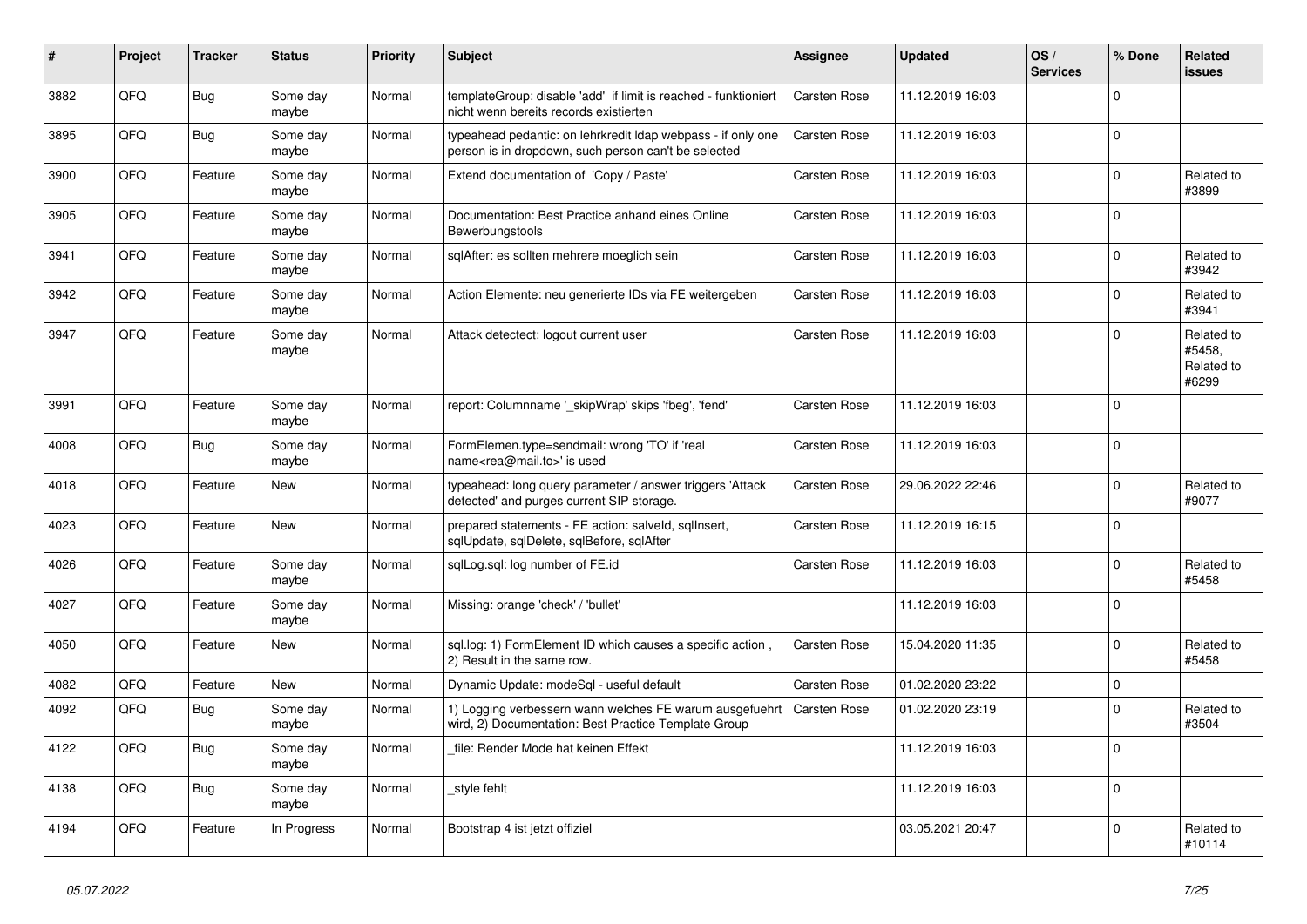| #    | Project | <b>Tracker</b> | <b>Status</b>     | <b>Priority</b> | <b>Subject</b>                                                                                                                                           | <b>Assignee</b>     | <b>Updated</b>   | OS/<br><b>Services</b> | % Done      | Related<br><b>issues</b>                    |
|------|---------|----------------|-------------------|-----------------|----------------------------------------------------------------------------------------------------------------------------------------------------------|---------------------|------------------|------------------------|-------------|---------------------------------------------|
| 4197 | QFQ     | Feature        | Some day<br>maybe | Normal          | Unit Test fuer JSON Stream von QuickFormQuery.php ><br>doForm()                                                                                          | <b>Carsten Rose</b> | 11.12.2019 16:03 |                        | $\Omega$    |                                             |
| 4250 | QFQ     | Feature        | New               | Normal          | AutoCron in QFQ via PHP                                                                                                                                  | <b>Carsten Rose</b> | 01.02.2020 23:21 |                        | $\Omega$    | Related to<br>#3292,<br>Related to<br>#3291 |
| 4259 | QFQ     | Feature        | Some day<br>maybe | Normal          | Instant trigger a cron job                                                                                                                               | <b>Carsten Rose</b> | 11.12.2019 16:03 |                        | $\Omega$    |                                             |
| 4293 | QFQ     | Bug            | Some day<br>maybe | Normal          | Download broken if token 'd:' is missing - but no error<br>message                                                                                       | <b>Carsten Rose</b> | 11.12.2019 16:03 |                        | $\Omega$    | Related to<br>#7514                         |
| 4328 | QFQ     | <b>Bug</b>     | Some day<br>maybe | Normal          | Error Message: Show FE name/number on problems in FE                                                                                                     | Carsten Rose        | 01.02.2020 23:20 |                        | $\Omega$    |                                             |
| 4330 | QFQ     | Feature        | Some day<br>maybe | Normal          | Error Message: report missing {{ / }} in sqlUpdate, sqlInsert,<br>sqlDelete, sqlAfter, sqlBefore in FE action elements.                                  | <b>Carsten Rose</b> | 01.02.2020 23:20 |                        | $\Omega$    |                                             |
| 4343 | QFQ     | Feature        | Some day<br>maybe | Normal          | Link: Classifier to add 'attributes'                                                                                                                     | <b>Carsten Rose</b> | 01.02.2020 23:20 |                        | $\mathbf 0$ | Related to<br>#14077                        |
| 4349 | QFQ     | Feature        | Some day<br>maybe | Normal          | link download: downloaded external URL to<br>deliver/concatenate - check mimetipe and handle it correctly                                                | Carsten Rose        | 11.12.2019 16:02 |                        | $\Omega$    |                                             |
| 4365 | QFQ     | Feature        | Some day<br>maybe | Normal          | Multi Language: new way of config                                                                                                                        | <b>Carsten Rose</b> | 01.02.2020 23:20 |                        | $\Omega$    |                                             |
| 4398 | QFQ     | <b>Bug</b>     | Some day<br>maybe | Normal          | Typeahead: mouse click in a prefilled input opens a single<br>item dropdown with the current value - click on it seems to<br>set the value, not the key. | Benjamin Baer       | 01.02.2020 23:20 |                        | $\Omega$    | Related to<br>#4457                         |
| 4413 | QFQ     | Feature        | <b>New</b>        | Normal          | fieldset: show/hidden, modeSql, dynamicUpdate                                                                                                            | <b>Carsten Rose</b> | 09.02.2022 15:19 |                        | $\mathbf 0$ |                                             |
| 4420 | QFQ     | Feature        | Some day<br>maybe | Normal          | Client: Local Storage - store the changes of a form, local in<br>the browser.                                                                            | Benjamin Baer       | 11.12.2019 16:02 |                        | $\Omega$    |                                             |
| 4433 | QFQ     | Feature        | Some day<br>maybe | Normal          | Log when SIP will be destroyed by QFQ for any (security)<br>reason                                                                                       |                     | 01.02.2020 23:20 |                        | $\Omega$    | Related to<br>#4432,<br>Related to<br>#5458 |
| 4435 | QFQ     | Feature        | Some day<br>maybe | Normal          | Report: striptags - specify allowed tags                                                                                                                 |                     | 01.02.2020 23:20 |                        | $\Omega$    |                                             |
| 4439 | QFQ     | Feature        | Some day<br>maybe | Normal          | Log: report all actions fired by an FE Element, incl. the<br>original directive (slaveld, sqllnsert, )                                                   |                     | 01.02.2020 23:20 |                        | $\Omega$    | Related to<br>#4432,<br>Related to<br>#5458 |
| 4440 | QFQ     | Feature        | Some day<br>maybe | Normal          | Manual.rst: explain how to. expand PHP Session to 4h                                                                                                     |                     | 11.12.2019 16:02 |                        | $\Omega$    |                                             |
| 4441 | QFQ     | Bug            | Some day<br>maybe | Normal          | \$_SERVER Vars sollten nur aus dem Store genommen<br>werden - Code entsprechend anpassen.                                                                |                     | 11.12.2019 16:02 |                        | $\Omega$    |                                             |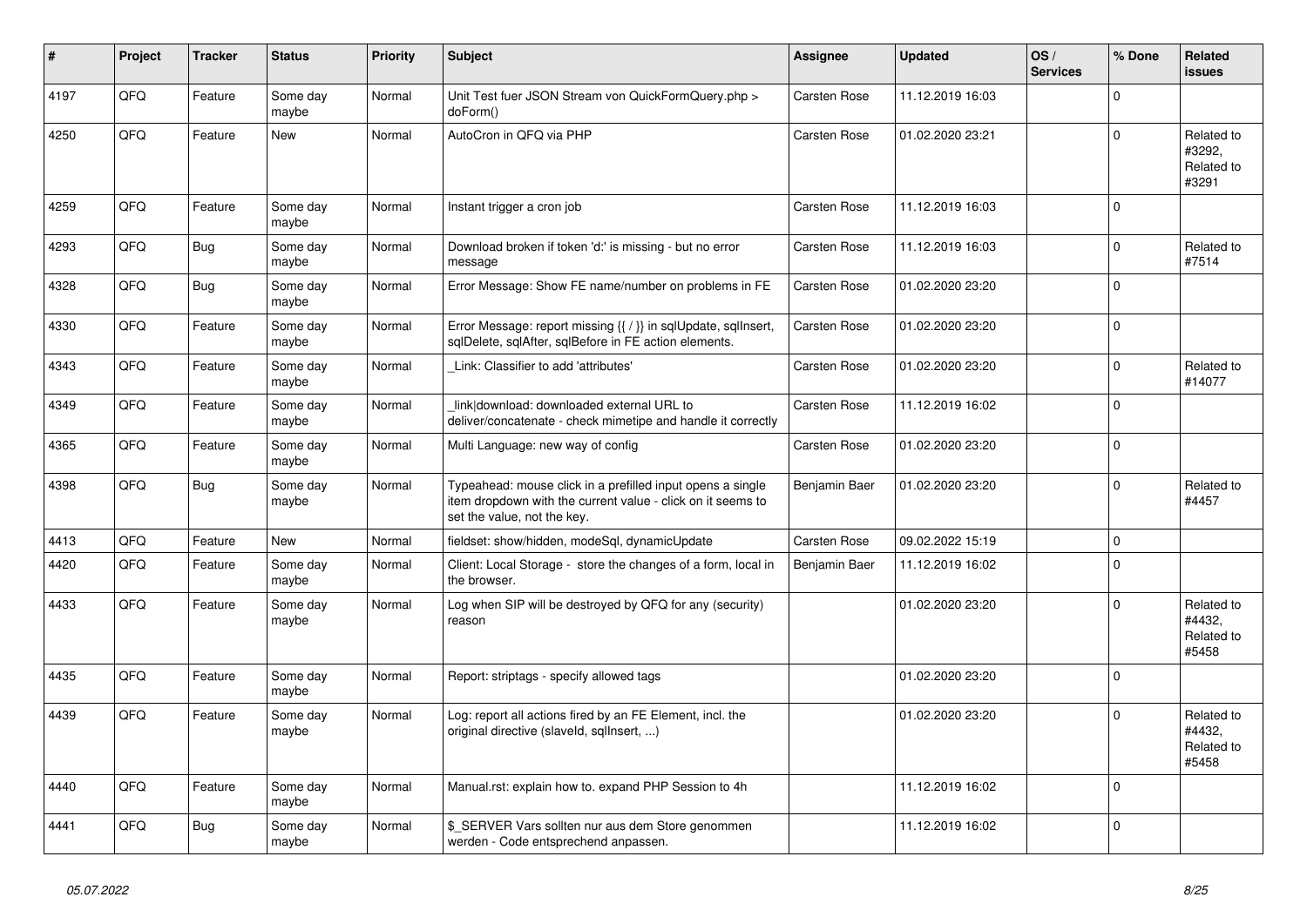| #    | Project | <b>Tracker</b> | <b>Status</b>     | <b>Priority</b> | <b>Subject</b>                                                                                                                                                | Assignee            | Updated          | OS/<br><b>Services</b> | % Done      | Related<br><b>issues</b>                    |
|------|---------|----------------|-------------------|-----------------|---------------------------------------------------------------------------------------------------------------------------------------------------------------|---------------------|------------------|------------------------|-------------|---------------------------------------------|
| 4442 | QFQ     | Feature        | Some day<br>maybe | Normal          | Special Column Name: _link - new symbol G (Glyph) to<br>choose any available symbol                                                                           |                     | 11.12.2019 16:02 |                        | $\Omega$    |                                             |
| 4443 | QFQ     | Feature        | Some day<br>maybe | Normal          | Form: multiple secondary tables                                                                                                                               |                     | 01.02.2020 23:20 |                        | $\Omega$    |                                             |
| 4444 | QFQ     | Feature        | Some day<br>maybe | Normal          | FE.type=upload: detect mime type                                                                                                                              |                     | 11.12.2019 16:02 |                        | $\Omega$    | Related to<br>#4303                         |
| 4445 | QFQ     | Feature        | Some day<br>maybe | Normal          | template group: Option to simulate fieldset                                                                                                                   |                     | 28.06.2021 14:11 |                        | $\Omega$    |                                             |
| 4446 | QFQ     | Feature        | Some day<br>maybe | Normal          | New FE get same feldContainerId as last modifed FE                                                                                                            |                     | 01.02.2020 23:20 |                        | $\Omega$    |                                             |
| 4454 | QFQ     | <b>Bug</b>     | Some day<br>maybe | Normal          | Required Elements: multiple elements in a row - whole row<br>marked if only one input is empty.                                                               | Benjamin Baer       | 01.02.2020 23:20 |                        | $\mathbf 0$ |                                             |
| 4457 | QFQ     | Bug            | Priorize          | Normal          | typeahead: pressing return to select an item, saves the form<br>and closes the form.                                                                          | Benjamin Baer       | 03.01.2022 08:01 |                        | $\Omega$    | Related to<br>#4398                         |
| 4528 | QFQ     | <b>Bug</b>     | Some day<br>maybe | Normal          | extraButtonLock mit SQLAhead Bug                                                                                                                              | Carsten Rose        | 01.02.2020 23:19 |                        | $\Omega$    |                                             |
| 4536 | QFQ     | Feature        | Some day<br>maybe | Normal          | FE upload: problem with delete if mutliple uploads an<br>FE.name="                                                                                            |                     | 01.02.2020 23:20 |                        | $\Omega$    |                                             |
| 4546 | QFQ     | <b>Bug</b>     | Some day<br>maybe | Normal          | NH: SIP storage is destroyed                                                                                                                                  |                     | 01.02.2020 23:20 |                        | $\Omega$    |                                             |
| 4549 | QFQ     | <b>Bug</b>     | Some day<br>maybe | Normal          | TemplateGroups: FE.type SELECT loose selected value<br>after save                                                                                             | <b>Carsten Rose</b> | 01.02.2020 23:20 |                        | $\Omega$    | Related to<br>#4548,<br>Related to<br>#4771 |
| 4551 | QFQ     | Feature        | Some day<br>maybe | Normal          | Set 'pills' via dynamicUpdate to show/hide/disabled                                                                                                           |                     | 01.02.2020 23:20 |                        | $\mathbf 0$ | Related to<br>#3752                         |
| 4583 | QFQ     | <b>Bug</b>     | Some day<br>maybe | Normal          | Dynamic Update bei TypeAhead Feldern                                                                                                                          | <b>Carsten Rose</b> | 01.02.2020 23:19 |                        | $\Omega$    |                                             |
| 4606 | QFQ     | Feature        | Some day<br>maybe | Normal          | link: qualifier to render bootstrap button                                                                                                                    | <b>Carsten Rose</b> | 01.02.2020 23:19 |                        | $\Omega$    |                                             |
| 4626 | QFQ     | Feature        | Some day<br>maybe | Normal          | Mobile View: 'classBody=qfq-form-right' makes no sense                                                                                                        |                     | 01.02.2020 23:20 |                        | $\Omega$    |                                             |
| 4627 | QFQ     | Feature        | Some day<br>maybe | Normal          | dbupdate: all tables - check 'create', 'modified' if it is possible<br>to change to default 'CURRENT_TIMESTAMP' and modified<br>'ON UPDATE CURRENT TIMESTAMP' |                     | 01.02.2020 23:20 |                        | $\Omega$    |                                             |
| 4640 | QFQ     | Feature        | Some day<br>maybe | Normal          | Rename System Forms                                                                                                                                           |                     | 01.02.2020 23:20 |                        | $\Omega$    |                                             |
| 4650 | QFQ     | Feature        | Some day<br>maybe | Normal          | Convert html to doc/rtf                                                                                                                                       | <b>Carsten Rose</b> | 01.02.2020 23:20 |                        | $\Omega$    | Related to<br>#10704                        |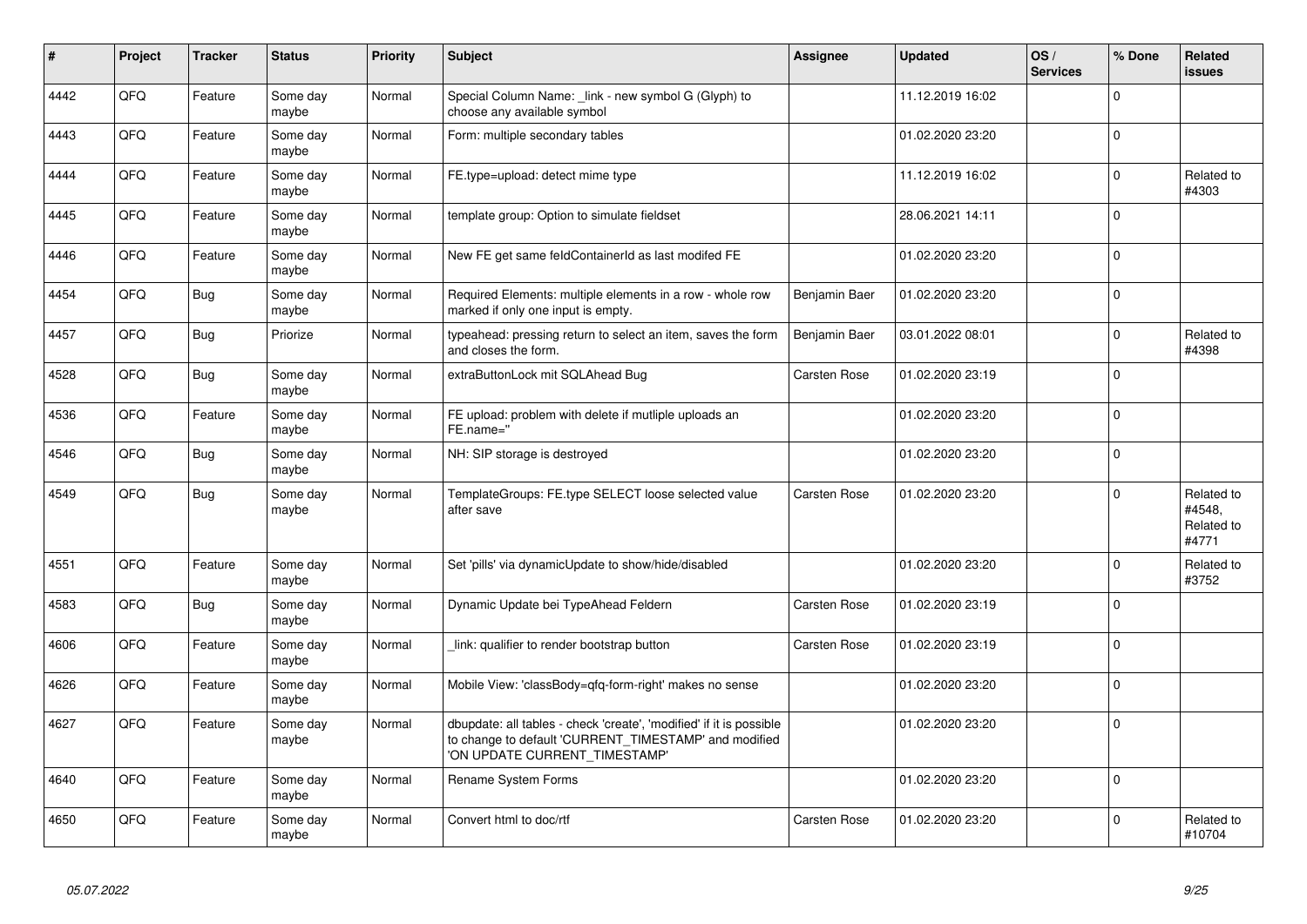| #    | Project | <b>Tracker</b> | <b>Status</b>     | <b>Priority</b> | <b>Subject</b>                                                                                                       | Assignee            | <b>Updated</b>   | OS/<br><b>Services</b> | % Done      | Related<br><b>issues</b>                       |
|------|---------|----------------|-------------------|-----------------|----------------------------------------------------------------------------------------------------------------------|---------------------|------------------|------------------------|-------------|------------------------------------------------|
| 4651 | QFQ     | <b>Bug</b>     | Some day<br>maybe | Normal          | "Loading document" Modal wird angezeigt bei uzhcd type=2<br>Ansicht                                                  | Carsten Rose        | 01.02.2020 23:20 |                        | $\Omega$    |                                                |
| 4652 | QFQ     | Feature        | Some day<br>maybe | Normal          | UZH CD: Weiterleitung auf benutzerdefinierte 403/404 Seite                                                           | <b>Carsten Rose</b> | 01.02.2020 23:20 |                        | $\Omega$    |                                                |
| 4659 | QFQ     | <b>Bug</b>     | Some day<br>maybe | Normal          | infoButtonExtra                                                                                                      | Carsten Rose        | 01.02.2020 23:20 |                        | $\Omega$    |                                                |
| 4719 | QFQ     | Feature        | Some day<br>maybe | Normal          | Custom Message in Client in case of 'Browser tab close,<br>modification will be lost'                                |                     | 01.02.2020 23:20 |                        | $\Omega$    |                                                |
| 4756 | QFQ     | <b>Bug</b>     | <b>New</b>        | Normal          | Form dirty even nothing changes                                                                                      | <b>Carsten Rose</b> | 11.12.2019 16:16 |                        | $\Omega$    |                                                |
| 4757 | QFQ     | Feature        | Some day<br>maybe | Normal          | Test subrecord: download links ok? Links ok?                                                                         | Carsten Rose        | 01.02.2020 23:20 |                        | $\Omega$    |                                                |
| 4771 | QFQ     | <b>Bug</b>     | Some day<br>maybe | Normal          | gfg: select-down-values empty after save (edit-form for<br>program administrators)                                   | <b>Carsten Rose</b> | 01.02.2020 23:20 |                        | $\Omega$    | Related to<br>#4549, Has<br>duplicate<br>#4282 |
| 4816 | QFQ     | Feature        | Some day<br>maybe | Normal          | Templates for QFQ Reports (Tables, Radios, )                                                                         |                     | 01.02.2020 23:20 |                        | $\Omega$    |                                                |
| 4839 | QFQ     | Feature        | Some day<br>maybe | Normal          | qfq-handle in <head> Abschnitt</head>                                                                                | <b>Carsten Rose</b> | 11.12.2019 16:02 |                        | $\Omega$    |                                                |
| 4869 | QFQ     | Feature        | Some day<br>maybe | Normal          | Dynamic Update (show, hide, readonly?, required?) for<br><b>Template Group Elements</b>                              | <b>Carsten Rose</b> | 01.02.2020 23:19 |                        | $\Omega$    | Related to<br>#4865                            |
| 4872 | QFQ     | Feature        | Some day<br>maybe | Normal          | Fields of Typo3 page available in STORE_TYPO3                                                                        | <b>Carsten Rose</b> | 01.02.2020 23:19 |                        | $\Omega$    |                                                |
| 4956 | QFQ     | Feature        | Some day<br>maybe | Normal          | Sendmail: Benutzerdefinierte Headers                                                                                 | <b>Carsten Rose</b> | 11.12.2019 16:02 |                        | $\mathbf 0$ |                                                |
| 4974 | QFQ     | Feature        | Some day<br>maybe | Normal          | Long polling - inform all listening clients of changes                                                               |                     | 11.12.2019 16:02 |                        | $\Omega$    |                                                |
| 5021 | QFQ     | <b>Bug</b>     | Some day<br>maybe | Normal          | FE.typ=extra - during save displays error 'datum2' already<br>filled in STORE_SIP - the value is stored nevertheless | Carsten Rose        | 01.02.2020 23:19 |                        | $\Omega$    | Related to<br>#3875                            |
| 5024 | QFQ     | Feature        | Some day<br>maybe | Normal          | Fabric: Generate PDF with edits                                                                                      | Benjamin Baer       | 01.02.2020 23:20 |                        | $\Omega$    | Related to<br>#10704                           |
| 5129 | QFQ     | Feature        | Some day<br>maybe | Normal          | Reports: SQL fuer x Achse und y Achse                                                                                |                     | 11.12.2019 16:02 |                        | $\mathbf 0$ |                                                |
| 5131 | QFQ     | Feature        | New               | Normal          | Activate Spin Gear ('wait/busy' indicator) via LINK attribute                                                        | Carsten Rose        | 01.02.2020 23:21 |                        | $\Omega$    |                                                |
| 5132 | QFQ     | Feature        | Some day<br>maybe | Normal          | Error Message sendmail missing attachment: more details                                                              | <b>Carsten Rose</b> | 01.02.2020 23:19 |                        | $\Omega$    |                                                |
| 5160 | QFQ     | Feature        | Some day<br>maybe | Normal          | QFQ collaborative / together.js, ShareJS, y-js, collaborative,                                                       |                     | 11.12.2019 16:02 |                        | $\Omega$    |                                                |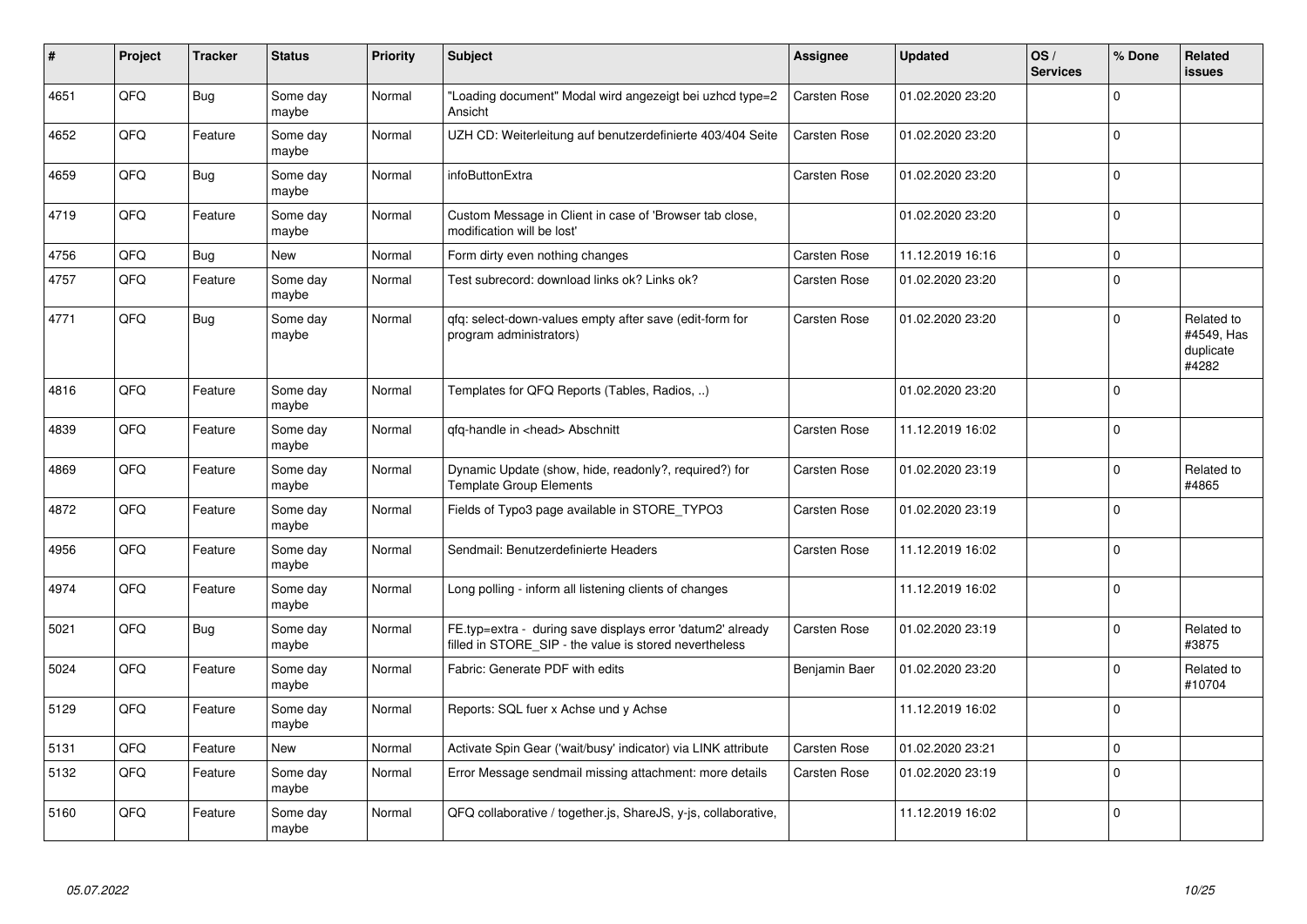| #    | Project | <b>Tracker</b> | <b>Status</b>     | <b>Priority</b> | <b>Subject</b>                                                                                     | <b>Assignee</b>     | <b>Updated</b>   | OS/<br><b>Services</b> | % Done       | Related<br><b>issues</b>                    |
|------|---------|----------------|-------------------|-----------------|----------------------------------------------------------------------------------------------------|---------------------|------------------|------------------------|--------------|---------------------------------------------|
| 5305 | QFQ     | <b>Bug</b>     | New               | Normal          | Upload FormElement: nicht disabled by readonly Form                                                | <b>Carsten Rose</b> | 16.06.2021 13:43 |                        | $\Omega$     | Related to<br>#9347,<br>Related to<br>#9834 |
| 5342 | QFQ     | Feature        | Some day<br>maybe | Normal          | link - with HTML Attributes                                                                        |                     | 01.02.2020 23:20 |                        | $\Omega$     | Related to<br>#14077                        |
| 5345 | QFQ     | Feature        | New               | Normal          | Report: UPDATE / INSERT / DELETE statements should<br>trigger subqueries, depending on the result. | Carsten Rose        | 27.05.2020 16:11 |                        | $\Omega$     |                                             |
| 5366 | QFQ     | Feature        | Priorize          | Normal          | Saving with keyboard shortcuts                                                                     | Benjamin Baer       | 21.03.2022 09:47 |                        | $\pmb{0}$    |                                             |
| 5389 | QFQ     | Feature        | Some day<br>maybe | Normal          | QFQ Design: Multline label / note                                                                  | Benjamin Baer       | 01.02.2020 23:19 |                        | $\Omega$     |                                             |
| 5428 | QFQ     | Feature        | Some day<br>maybe | Normal          | secure thumbnail: late render on access.                                                           | <b>Carsten Rose</b> | 01.02.2020 23:20 |                        | $\mathbf 0$  |                                             |
| 5452 | QFQ     | Feature        | Some day<br>maybe | Normal          | Thumbnails from PDF: bad quality                                                                   |                     | 01.02.2020 23:20 |                        | $\Omega$     |                                             |
| 5455 | QFQ     | Feature        | Some day<br>maybe | Normal          | Mail Redirects grld abhaengig                                                                      |                     | 01.02.2020 23:20 |                        | $\mathbf 0$  |                                             |
| 5480 | QFQ     | Feature        | Some day<br>maybe | Normal          | QFQ: Dokumentation mit Screenshots versehen                                                        | <b>Carsten Rose</b> | 01.02.2020 23:20 |                        | $\mathbf 0$  | Related to<br>#9879                         |
| 5548 | QFQ     | Feature        | Some day<br>maybe | Normal          | 801 Textfiles/Scriptfiles als Thumbnail                                                            | Carsten Rose        | 07.03.2022 16:26 |                        | $\Omega$     |                                             |
| 5557 | QFQ     | Bug            | Some day<br>maybe | Normal          | Form load: STORE_RECORD filled, but should be empty                                                | <b>Carsten Rose</b> | 01.02.2020 23:19 |                        | $\Omega$     |                                             |
| 5559 | QFQ     | <b>Bug</b>     | New               | Normal          | FE.type = Upload: 'accept' might contain variables                                                 | Carsten Rose        | 11.05.2020 21:23 |                        | $\pmb{0}$    |                                             |
| 5562 | QFQ     | Feature        | Priorize          | Normal          | Drag'n'Drop fuer Uploads                                                                           | Benjamin Baer       | 21.03.2022 09:52 |                        | $\Omega$     | Related to<br>#9706                         |
| 5576 | QFQ     | <b>Bug</b>     | <b>New</b>        | Normal          | Using MySQL 'DROP' requires privilege - wich is not really<br>necessary.                           | <b>Carsten Rose</b> | 01.02.2020 23:21 |                        | $\Omega$     |                                             |
| 5579 | QFQ     | Feature        | Some day<br>maybe | Normal          | Enhance Doc / Presentation: variable type 'link column type'                                       | <b>Carsten Rose</b> | 01.02.2020 23:19 |                        | $\Omega$     |                                             |
| 5665 | QFQ     | Feature        | Some day<br>maybe | Normal          | Versuch das '{{!' nicht mehr noetig ist.                                                           | Carsten Rose        | 01.02.2020 23:20 |                        | $\Omega$     | Related to<br>#7432.<br>Related to<br>#7434 |
| 5695 | QFQ     | Feature        | In Progress       | Normal          | Multiform                                                                                          | <b>Carsten Rose</b> | 02.01.2021 18:38 |                        | $\mathbf{0}$ |                                             |
| 5706 | QFQ     | <b>Bug</b>     | Some day<br>maybe | Normal          | upload: fileDestination needs to be sanatized                                                      | Carsten Rose        | 01.02.2020 23:19 |                        | $\Omega$     |                                             |
| 5768 | QFQ     | Bug            | Some day<br>maybe | Normal          | {{pageLanguage:T}}' missing if QFQ is called via api                                               | <b>Carsten Rose</b> | 01.02.2020 23:19 |                        | $\Omega$     |                                             |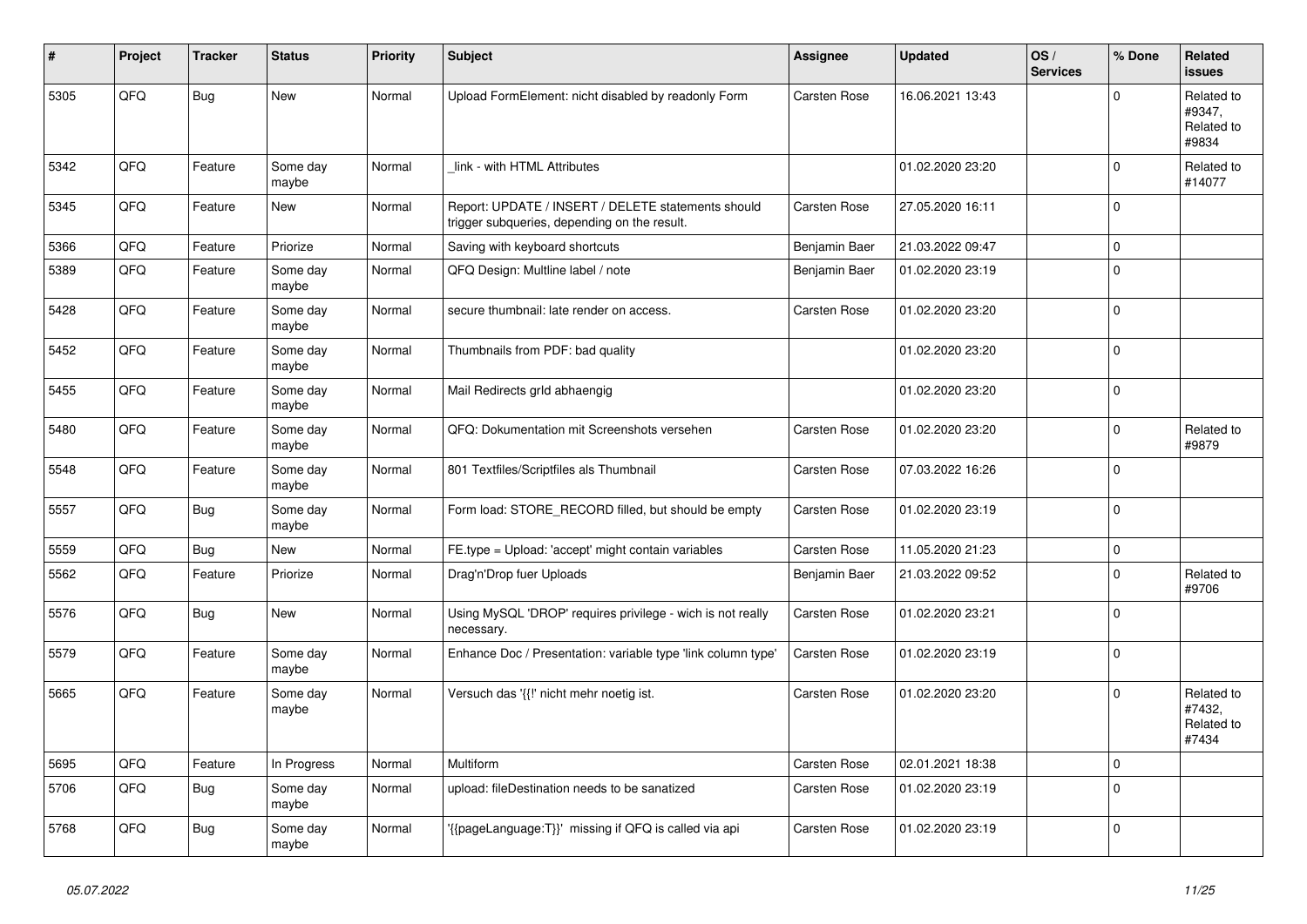| #    | Project | <b>Tracker</b> | <b>Status</b>     | <b>Priority</b> | <b>Subject</b>                                                                    | <b>Assignee</b>     | <b>Updated</b>   | OS/<br><b>Services</b> | % Done      | <b>Related</b><br>issues                    |
|------|---------|----------------|-------------------|-----------------|-----------------------------------------------------------------------------------|---------------------|------------------|------------------------|-------------|---------------------------------------------|
| 5782 | QFQ     | Feature        | <b>New</b>        | Normal          | NextCloud API                                                                     | Carsten Rose        | 01.02.2020 10:02 |                        | $\Omega$    |                                             |
| 5783 | QFQ     | Feature        | Some day<br>maybe | Normal          | <b>BPMN View/Edit</b>                                                             |                     | 11.12.2019 16:02 |                        | 0           |                                             |
| 5805 | QFQ     | Feature        | Some day<br>maybe | Normal          | TypeAHead SQL value instead of key stored                                         |                     | 01.02.2020 23:19 |                        | $\mathbf 0$ | Related to<br>#5444                         |
| 5850 | QFQ     | Feature        | Some day<br>maybe | Normal          | Deployment: In QFQ Doc best practice fuer zeitgemaesses<br>Deployment beschreiben |                     | 01.02.2020 23:20 |                        | $\mathbf 0$ |                                             |
| 5851 | QFQ     | Feature        | Some day<br>maybe | Normal          | Queue System implementieren: MQTT, RabbitMQ                                       |                     | 01.02.2020 23:20 |                        | $\Omega$    | Related to<br>#5715                         |
| 5852 | QFQ     | Feature        | Some day<br>maybe | Normal          | Logging: mail.log / sql.log - im FE anzeigen und via AJAX<br>aktualisieren        | Carsten Rose        | 01.02.2020 23:19 |                        | $\mathbf 0$ | Related to<br>#5885                         |
| 5877 | QFQ     | <b>Bug</b>     | Some day<br>maybe | Normal          | FE.type=note:bsColumn strange behaviour                                           |                     | 01.02.2020 23:19 |                        | $\mathbf 0$ |                                             |
| 5892 | QFQ     | Feature        | Some day<br>maybe | Normal          | QFQ should use T3 API to manipulate FE GROUP<br>membership                        |                     | 01.02.2020 23:20 |                        | $\mathbf 0$ |                                             |
| 5893 | QFQ     | Feature        | Some day<br>maybe | Normal          | Edit on double-click                                                              |                     | 01.02.2020 23:19 |                        | $\Omega$    | Related to<br>#5894                         |
| 5894 | QFQ     | Feature        | Feedback          | Normal          | Typeahead in Report: show/hide rows dynamically                                   | Carsten Rose        | 18.02.2022 08:50 |                        | $\Omega$    | Related to<br>#5893,<br>Related to<br>#5885 |
| 5895 | QFQ     | Feature        | Some day<br>maybe | Normal          | Tutorial: List of all QFQ Features                                                |                     | 01.02.2020 23:19 |                        | $\mathbf 0$ |                                             |
| 5923 | QFQ     | Feature        | Some day<br>maybe | Normal          | fillStoreSystemBySqlLate                                                          |                     | 01.02.2020 23:19 |                        | $\mathbf 0$ |                                             |
| 5942 | QFQ     | Feature        | Priorize          | Normal          | 'L' and 'type': append to links, generate via '_link' by using 'u:'               | <b>Carsten Rose</b> | 01.02.2020 10:13 |                        | $\mathbf 0$ |                                             |
| 5983 | QFQ     | Feature        | Some day<br>maybe | Normal          | Form Submit (save & update): normalize date/-time FE                              | Carsten Rose        | 01.02.2020 23:19 |                        | $\mathbf 0$ |                                             |
| 5991 | QFQ     | Bug            | Some day<br>maybe | Normal          | URLs with ' ' or long parameter are problematic                                   | Carsten Rose        | 01.02.2020 23:19 |                        | $\mathbf 0$ |                                             |
| 6083 | QFQ     | Feature        | Some day<br>maybe | Normal          | Dynamic Update: Value Check via SQL                                               |                     | 11.12.2019 16:02 |                        | $\mathbf 0$ |                                             |
| 6084 | QFQ     | Feature        | Some day<br>maybe | Normal          | New escape type: 'D' - convert date                                               |                     | 01.02.2020 23:19 |                        | 0           |                                             |
| 6140 | QFQ     | <b>Bug</b>     | Priorize          | Normal          | QFQ DnD Sort: Locked fields                                                       | Benjamin Baer       | 21.03.2022 09:56 |                        | $\mathbf 0$ |                                             |
| 6224 | QFQ     | Feature        | Priorize          | Normal          | Dynamic update: fade in/out fields                                                | Benjamin Baer       | 21.03.2022 09:50 |                        | $\mathbf 0$ |                                             |
| 6250 | QFQ     | Feature        | In Progress       | Normal          | Enhance layout: a) Subrecord, b) Subrecord-Title                                  | Carsten Rose        | 01.02.2020 23:22 |                        | 0           | Related to<br>#5391                         |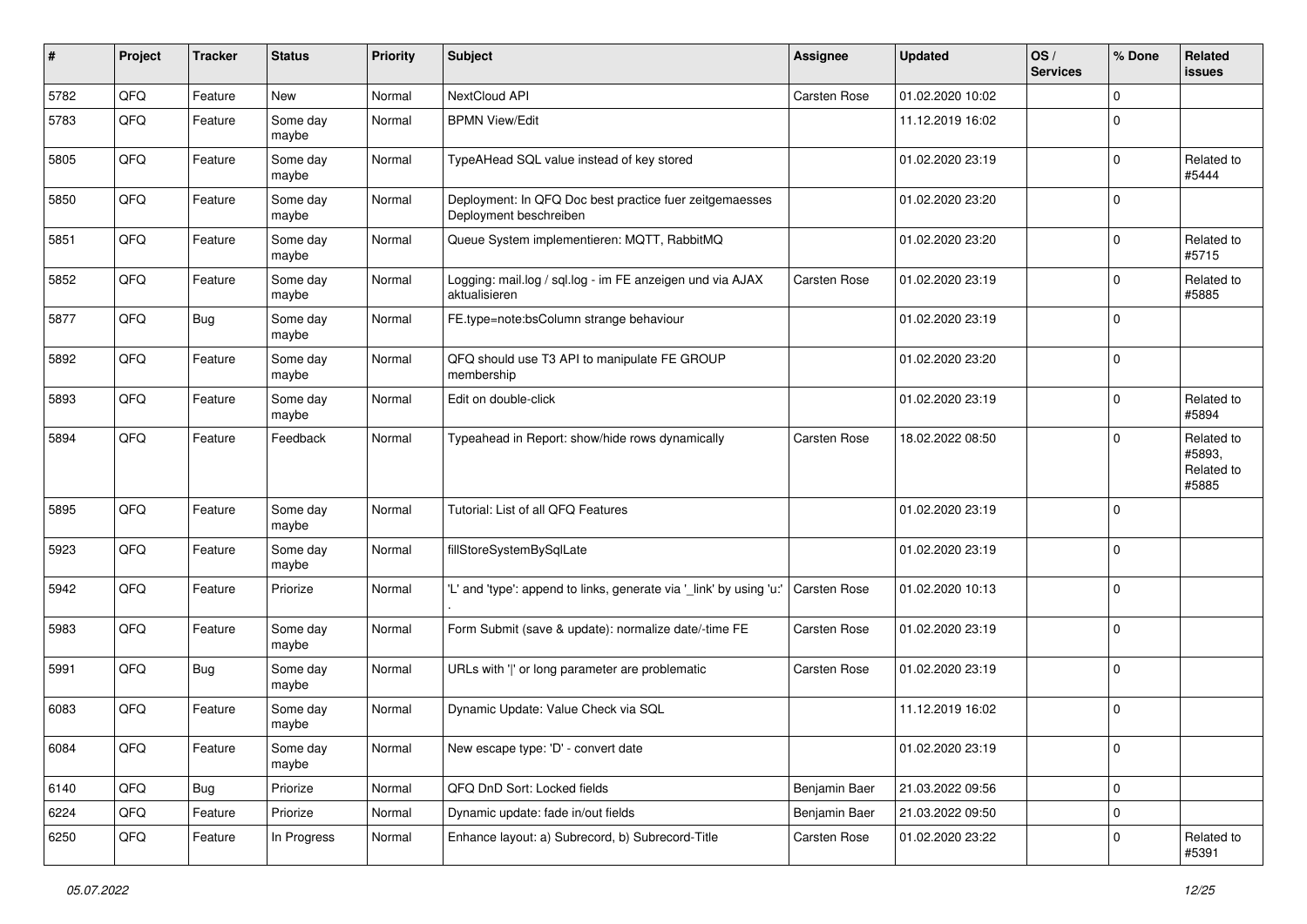| #    | Project | <b>Tracker</b> | <b>Status</b>     | <b>Priority</b> | <b>Subject</b>                                                                                                             | <b>Assignee</b>     | <b>Updated</b>   | OS/<br><b>Services</b> | % Done      | Related<br><b>issues</b>                    |
|------|---------|----------------|-------------------|-----------------|----------------------------------------------------------------------------------------------------------------------------|---------------------|------------------|------------------------|-------------|---------------------------------------------|
| 6261 | QFQ     | Feature        | New               | Normal          | Persistent SIP                                                                                                             | <b>Carsten Rose</b> | 12.06.2021 09:07 |                        | $\mathbf 0$ | Related to<br>#10819                        |
| 6288 | QFQ     | Feature        | Some day<br>maybe | Normal          | Best Practice: Erklaeren wie man ein Formular ganz in<br>'weiss' erstellen kann                                            |                     | 11.12.2019 16:02 |                        | $\mathbf 0$ |                                             |
| 6289 | QFQ     | Feature        | New               | Normal          | Form: Log                                                                                                                  | <b>Carsten Rose</b> | 01.02.2020 23:21 |                        | $\mathbf 0$ |                                             |
| 6292 | QFQ     | Feature        | New               | Normal          | Download: File speichern mit Hash aber original Filename in<br>der Datenbank vermerken fuer Downloads                      | <b>Carsten Rose</b> | 01.02.2020 23:21 |                        | $\mathbf 0$ |                                             |
| 6299 | QFQ     | Feature        | Some day<br>maybe | Normal          | Attack detection: log table with invalid SIP access                                                                        |                     | 11.12.2019 16:02 |                        | $\mathbf 0$ | Related to<br>#3947                         |
| 6437 | QFQ     | Feature        | New               | Normal          | Neuer Mode Button bei FormElementen                                                                                        | <b>Carsten Rose</b> | 01.02.2020 23:21 |                        | $\mathbf 0$ | Related to<br>#9668,<br>Blocked by<br>#9678 |
| 6462 | QFQ     | <b>Bug</b>     | New               | Normal          | File Upload: Nutzlose Fehlermeldung wenn Datei zu gross                                                                    | <b>Carsten Rose</b> | 01.02.2020 23:21 |                        | $\mathbf 0$ | Related to<br>#6139                         |
| 6483 | QFQ     | Bug            | New               | Normal          | R Store funktioniert nicht bei 'Report Notation' im FE                                                                     | <b>Carsten Rose</b> | 01.02.2020 23:21 |                        | $\mathbf 0$ |                                             |
| 6515 | QFQ     | Feature        | Some day<br>maybe | Normal          | Formular: Felder dynamisch ein/ausblenden                                                                                  |                     | 11.12.2019 16:02 |                        | $\mathbf 0$ |                                             |
| 6566 | QFQ     | <b>Bug</b>     | Priorize          | Normal          | Link Function 'delete': provided parameter missing on page<br>reload                                                       | Benjamin Baer       | 03.01.2022 08:08 |                        | $\mathbf 0$ |                                             |
| 6574 | QFQ     | <b>Bug</b>     | Priorize          | Normal          | qfq.log: Fehlermeldung wurde angezeigt, aber nicht geloggt                                                                 | <b>Carsten Rose</b> | 01.02.2020 10:13 |                        | $\mathbf 0$ |                                             |
| 6594 | QFQ     | Feature        | New               | Normal          | Excel: on download, check if there is a valid sip                                                                          | <b>Carsten Rose</b> | 01.02.2020 23:21 |                        | $\mathbf 0$ |                                             |
| 6602 | QFQ     | Feature        | <b>New</b>        | Normal          | Formlet: in Report auf Mausklick ein mini-form oeffnen                                                                     | <b>Carsten Rose</b> | 11.12.2019 16:16 |                        | $\mathbf 0$ |                                             |
| 6609 | QFQ     | Feature        | New               | Normal          | Formlet: JSON API erweitern                                                                                                | <b>Carsten Rose</b> | 01.02.2020 23:21 |                        | 50          |                                             |
| 6677 | QFQ     | Bug            | New               | Normal          | Error message FE Action Element: no/wrong FE reference<br>who cause the problem.                                           | <b>Carsten Rose</b> | 01.02.2020 23:21 |                        | $\mathbf 0$ |                                             |
| 6704 | QFQ     | Feature        | Some day<br>maybe | Normal          | Upload Mode: Bilder in Notizen rechts sollen aktuellen<br>Upload repräsentieren.                                           |                     | 01.02.2020 23:19 |                        | $\mathbf 0$ | Related to<br>#3264                         |
| 6715 | QFQ     | Feature        | Some day<br>maybe | Normal          | Code-Refactoring: dbArray vereinheitlichen                                                                                 | <b>Carsten Rose</b> | 11.12.2019 16:02 |                        | $\mathbf 0$ |                                             |
| 6723 | QFQ     | Feature        | New               | Normal          | Report QFQ Installation and Version                                                                                        | <b>Carsten Rose</b> | 12.06.2021 09:07 |                        | $\mathbf 0$ |                                             |
| 6765 | QFQ     | Feature        | New               | Normal          | Moeglichkeit via QFQ eigene Logs zu schreiben                                                                              | <b>Carsten Rose</b> | 01.02.2020 23:21 |                        | $\Omega$    |                                             |
| 6801 | QFQ     | Feature        | Priorize          | Normal          | Fabric: Maximize / Fulllscreen                                                                                             | Benjamin Baer       | 21.03.2022 09:56 |                        | $\mathbf 0$ |                                             |
| 6855 | QFQ     | Feature        | New               | Normal          | With {{feUser:U}}!={{feUser:T}}: Save / Delete: only possible<br>with {{feUserSave:U}}='yes' and '{{feUserDelete:U}}='yes' | <b>Carsten Rose</b> | 01.02.2020 23:21 |                        | $\mathbf 0$ |                                             |
| 6870 | QFQ     | Feature        | Priorize          | Normal          | Click on '_link' triggers an API call                                                                                      | Benjamin Baer       | 03.01.2022 08:25 |                        | $\mathsf 0$ |                                             |
| 6912 | QFQ     | <b>Bug</b>     | New               | Normal          | error Message Var 'deadline' already set in SIP - in Form<br>with FE.value={{deadline:R:::{{deadlinePeriod:Y}}}}           | Carsten Rose        | 01.02.2020 23:21 |                        | $\mathbf 0$ |                                             |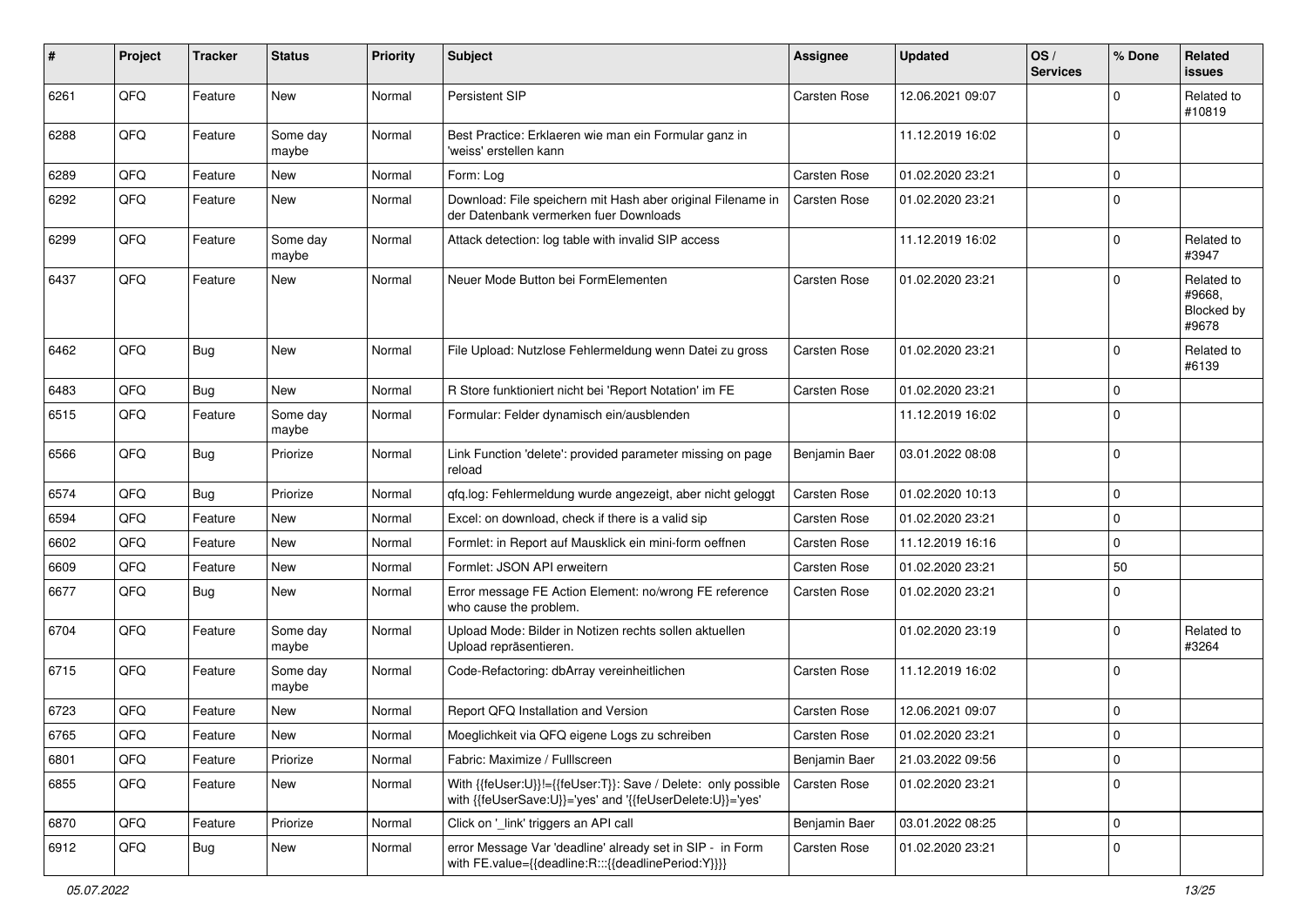| #    | Project | <b>Tracker</b> | <b>Status</b>     | <b>Priority</b> | <b>Subject</b>                                                                                 | Assignee            | <b>Updated</b>   | OS/<br><b>Services</b> | % Done      | Related<br><b>issues</b>  |
|------|---------|----------------|-------------------|-----------------|------------------------------------------------------------------------------------------------|---------------------|------------------|------------------------|-------------|---------------------------|
| 6970 | QFQ     | Feature        | Some day<br>maybe | Normal          | tablesorter: default fuer 'sortReset' aendern von 'Ctrl' zu 'Alt'                              | Benjamin Baer       | 01.02.2020 23:21 |                        | $\Omega$    |                           |
| 6972 | QFQ     | Feature        | Some day<br>maybe | Normal          | Fabric Clipboard / cross browser tab                                                           | Benjamin Baer       | 01.02.2020 23:21 |                        | $\Omega$    |                           |
| 6992 | QFQ     | Feature        | Some day<br>maybe | Normal          | DB exception: Syntax Highlight                                                                 |                     | 11.12.2019 16:01 |                        | $\Omega$    | Related to<br>#5450       |
| 6998 | QFQ     | Feature        | Priorize          | Normal          | Form: with debug=on show column information as tooltip of<br>column label                      | Carsten Rose        | 01.02.2020 10:13 |                        | $\Omega$    |                           |
| 7002 | QFQ     | Bug            | <b>New</b>        | Normal          | Dynamic Update: row does not disappear / appear                                                | <b>Carsten Rose</b> | 01.02.2020 23:22 |                        | $\Omega$    |                           |
| 7014 | QFQ     | <b>Bug</b>     | <b>New</b>        | Normal          | Sending invalid emails succeeds when<br>debug.redirectAllMailTo is set                         | Carsten Rose        | 01.02.2020 23:21 |                        | $\Omega$    |                           |
| 7099 | QFQ     | Feature        | <b>New</b>        | Normal          | Redesign FormEditor                                                                            | <b>Carsten Rose</b> | 01.02.2020 23:21 |                        | $\Omega$    |                           |
| 7100 | QFQ     | Feature        | Some day<br>maybe | Normal          | Download: log access, max downloads, time limit                                                |                     | 01.02.2020 23:19 |                        | $\Omega$    |                           |
| 7101 | QFQ     | <b>Bug</b>     | Some day<br>maybe | Normal          | 'form' in SIP and 'report' - breaks                                                            |                     | 01.02.2020 23:20 |                        | $\Omega$    |                           |
| 7102 | QFQ     | Feature        | <b>New</b>        | Normal          | Comment sign in report: '#' and '--'                                                           | <b>Carsten Rose</b> | 01.02.2020 23:21 |                        | $\Omega$    |                           |
| 7104 | QFQ     | Feature        | Some day<br>maybe | Normal          | Manual: hint about escaping if '\r' appears in mail body                                       |                     | 11.12.2019 16:01 |                        | $\Omega$    |                           |
| 7105 | QFQ     | Feature        | Some day<br>maybe | Normal          | Beispiel wie man in einer zweiten Tabelle speichert.                                           |                     | 11.12.2019 16:01 |                        | $\Omega$    |                           |
| 7106 | QFQ     | Feature        | Some day<br>maybe | Normal          | Beispiel Nummerierung von Rows in Report                                                       |                     | 11.12.2019 16:01 |                        | $\Omega$    |                           |
| 7107 | QFQ     | Feature        | Some day<br>maybe | Normal          | Showcase Registration Tool: Anmeldung / Administration :<br>Liste Anmeldungen / Emaileinaldung | Carsten Rose        | 11.12.2019 16:01 |                        | $\Omega$    |                           |
| 7108 | QFQ     | Feature        | Some day<br>maybe | Normal          | <b>QFQ Wrap Elements</b>                                                                       |                     | 11.12.2019 16:01 |                        | $\Omega$    |                           |
| 7109 | QFQ     | Feature        | New               | Normal          | Dynamic Updates: row/element hide                                                              | <b>Carsten Rose</b> | 01.02.2020 23:22 |                        | $\Omega$    | Has<br>duplicate<br>#4081 |
| 7119 | QFQ     | Feature        | <b>New</b>        | Normal          | Upload: scaleDownWidth, scaleDownHeight                                                        | Carsten Rose        | 01.02.2020 23:21 |                        | $\Omega$    |                           |
| 7175 | QFQ     | Feature        | New               | Normal          | Upload: md5 hash as filename                                                                   | <b>Carsten Rose</b> | 01.02.2020 23:21 |                        | $\mathbf 0$ |                           |
| 7217 | QFQ     | Feature        | Priorize          | Normal          | Download: notice User if ` sip=?` is missing                                                   | Carsten Rose        | 01.02.2020 10:13 |                        | $\Omega$    |                           |
| 7219 | QFQ     | <b>Bug</b>     | New               | Normal          | typeSheadSql / typeAheadSqlPrefetch: change to curly<br>braces                                 | Carsten Rose        | 01.02.2020 23:21 |                        | $\Omega$    |                           |
| 7229 | QFQ     | Feature        | Some day<br>maybe | Normal          | New FormElement.type: Button                                                                   |                     | 01.02.2021 12:32 |                        | $\Omega$    |                           |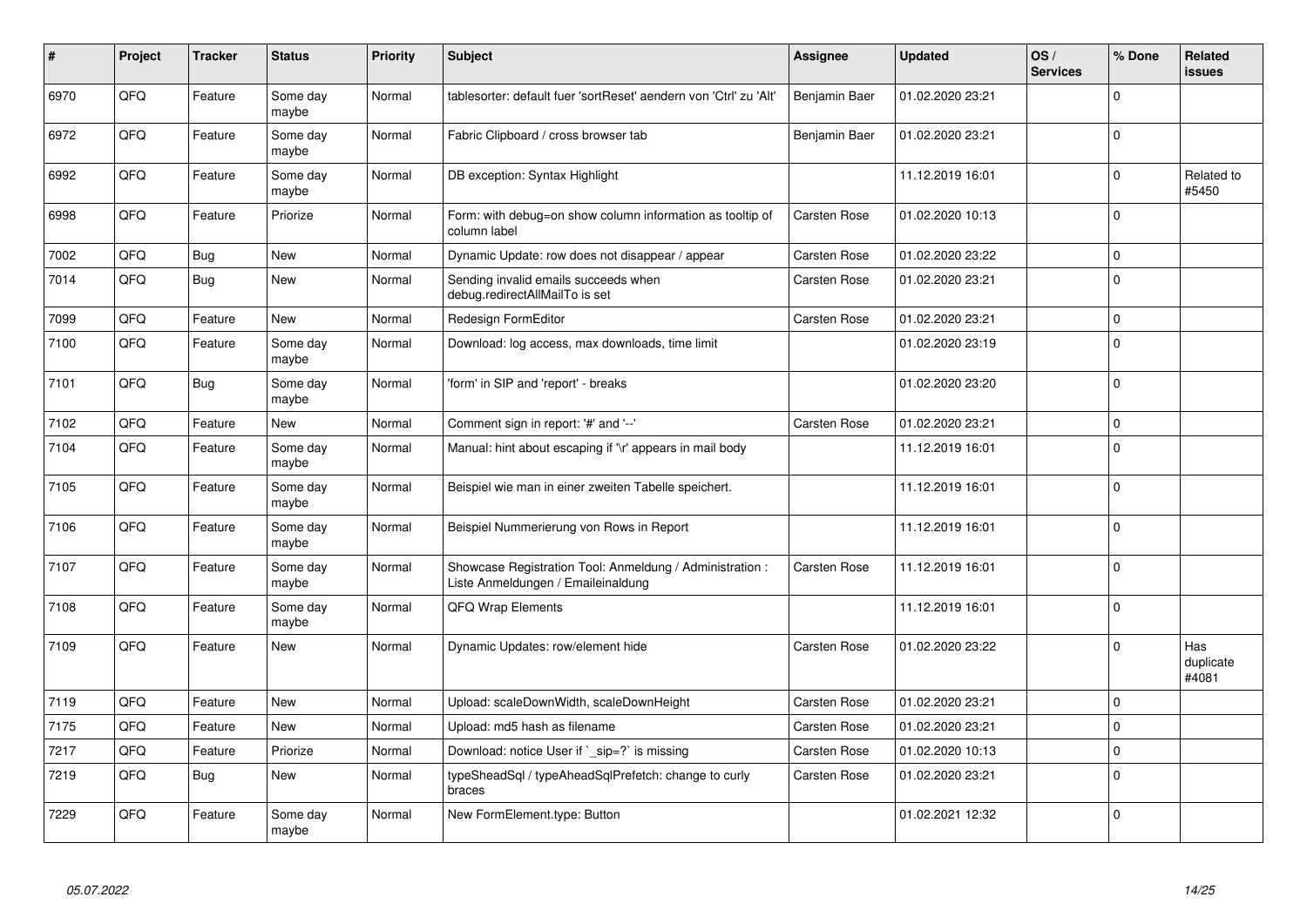| #    | Project | <b>Tracker</b> | <b>Status</b>     | <b>Priority</b> | <b>Subject</b>                                                                       | <b>Assignee</b>     | <b>Updated</b>   | OS/<br><b>Services</b> | % Done      | Related<br>issues    |
|------|---------|----------------|-------------------|-----------------|--------------------------------------------------------------------------------------|---------------------|------------------|------------------------|-------------|----------------------|
| 7239 | QFQ     | Feature        | <b>New</b>        | Normal          | TinyMCE: html tag whitelist                                                          | Carsten Rose        | 01.02.2020 23:21 |                        | 0           | Related to<br>#14320 |
| 7261 | QFQ     | <b>Bug</b>     | New               | Normal          | Report pathFilename for user without path, only the filename                         | <b>Carsten Rose</b> | 01.02.2020 23:21 |                        | $\mathbf 0$ |                      |
| 7278 | QFQ     | Feature        | Some day<br>maybe | Normal          | Form: Wert vordefinieren der immer gesetzt wird                                      |                     | 02.05.2021 09:27 |                        | $\Omega$    |                      |
| 7280 | QFQ     | Feature        | New               | Normal          | recently used table                                                                  | <b>Carsten Rose</b> | 01.02.2020 23:21 |                        | $\Omega$    |                      |
| 7281 | QFQ     | <b>Bug</b>     | Some day<br>maybe | Normal          | Subrecords: on large screen separator line too short                                 |                     | 01.02.2020 23:19 |                        | $\mathbf 0$ |                      |
| 7290 | QFQ     | Feature        | Priorize          | Normal          | FormEditor: title as textarea if LEN(title)>60                                       | <b>Carsten Rose</b> | 01.02.2020 10:13 |                        | $\Omega$    | Blocked by<br>#7682  |
| 7336 | QFQ     | Feature        | Some day<br>maybe | Normal          | PDF Upload: disallow PDFs with specific Meta information                             | <b>Carsten Rose</b> | 11.12.2019 16:01 |                        | $\mathbf 0$ |                      |
| 7342 | QFQ     | Feature        | New               | Normal          | add content $=$ hide this                                                            | <b>Carsten Rose</b> | 01.02.2020 23:21 |                        | $\mathbf 0$ |                      |
| 7402 | QFQ     | <b>Bug</b>     | Some day<br>maybe | Normal          | thumbnail cache: outdated picture when permission denied<br>and permission resolved. |                     | 01.02.2020 23:20 |                        | $\mathbf 0$ |                      |
| 7452 | QFQ     | Feature        | Some day<br>maybe | Normal          | automate deployment new QFQ version                                                  | Carsten Rose        | 16.09.2021 15:10 |                        | $\Omega$    |                      |
| 7453 | QFQ     | Feature        | Some day<br>maybe | Normal          | import / export forms QFQ                                                            | <b>Carsten Rose</b> | 16.09.2021 15:10 |                        | $\mathbf 0$ |                      |
| 7480 | QFQ     | Feature        | New               | Normal          | Record History (Undo / Redo)                                                         | <b>Carsten Rose</b> | 11.12.2019 16:16 |                        | $\mathbf 0$ | Related to<br>#2361  |
| 7481 | QFQ     | Feature        | <b>New</b>        | Normal          | Detect 'BaseUrl' automatically                                                       | <b>Carsten Rose</b> | 01.02.2020 23:21 |                        | $\mathbf 0$ |                      |
| 7512 | QFQ     | <b>Bug</b>     | <b>New</b>        | Normal          | FE: inputType=number >> 'pattern' is not respected                                   | Carsten Rose        | 01.02.2020 23:22 |                        | $\mathbf 0$ |                      |
| 7513 | QFQ     | Bug            | New               | Normal          | Radios not correct aligned                                                           | <b>Carsten Rose</b> | 01.02.2020 23:22 |                        | $\mathbf 0$ |                      |
| 7519 | QFQ     | Feature        | New               | Normal          | Select: Multi                                                                        | Carsten Rose        | 01.02.2020 23:22 |                        | $\mathbf 0$ |                      |
| 7520 | QFQ     | Feature        | <b>New</b>        | Normal          | QR Code:  AS _qr ( AS _link)                                                         | <b>Carsten Rose</b> | 01.02.2020 23:22 |                        | $\mathbf 0$ |                      |
| 7521 | QFQ     | Feature        | New               | Normal          | TemplateGroup: fe.type=upload                                                        | Carsten Rose        | 01.02.2020 23:21 |                        | $\Omega$    | Related to<br>#9706  |
| 7522 | QFQ     | Feature        | Priorize          | Normal          | Inserting default index.html to folder (Avoid Apache Indexing)   Carsten Rose        |                     | 01.02.2020 10:13 |                        | $\mathbf 0$ |                      |
| 7524 | QFQ     | <b>Bug</b>     | New               | Normal          | QFQ throws a 'General Error' if 'fileadmin/protected/log/' is<br>not writeable       | Carsten Rose        | 01.02.2020 23:22 |                        | $\mathbf 0$ |                      |
| 7547 | QFQ     | <b>Bug</b>     | New               | Normal          | Error Message in afterSave: wrong parameter column<br>reported                       | Carsten Rose        | 01.02.2020 23:22 |                        | 0           |                      |
| 7574 | QFG     | <b>Bug</b>     | New               | Normal          | Substitute error: form element not reported / dont parse<br>Form.note                | Carsten Rose        | 01.02.2020 23:21 |                        | $\mathbf 0$ |                      |
| 7616 | QFQ     | <b>Bug</b>     | Priorize          | Normal          | Selectlist with Enum & Dynamic Update                                                | Carsten Rose        | 01.02.2020 10:13 |                        | 0           |                      |
| 7630 | QFQ     | Feature        | Priorize          | Normal          | detailed error message for simple upload                                             | Carsten Rose        | 01.02.2020 10:13 |                        | $\mathbf 0$ |                      |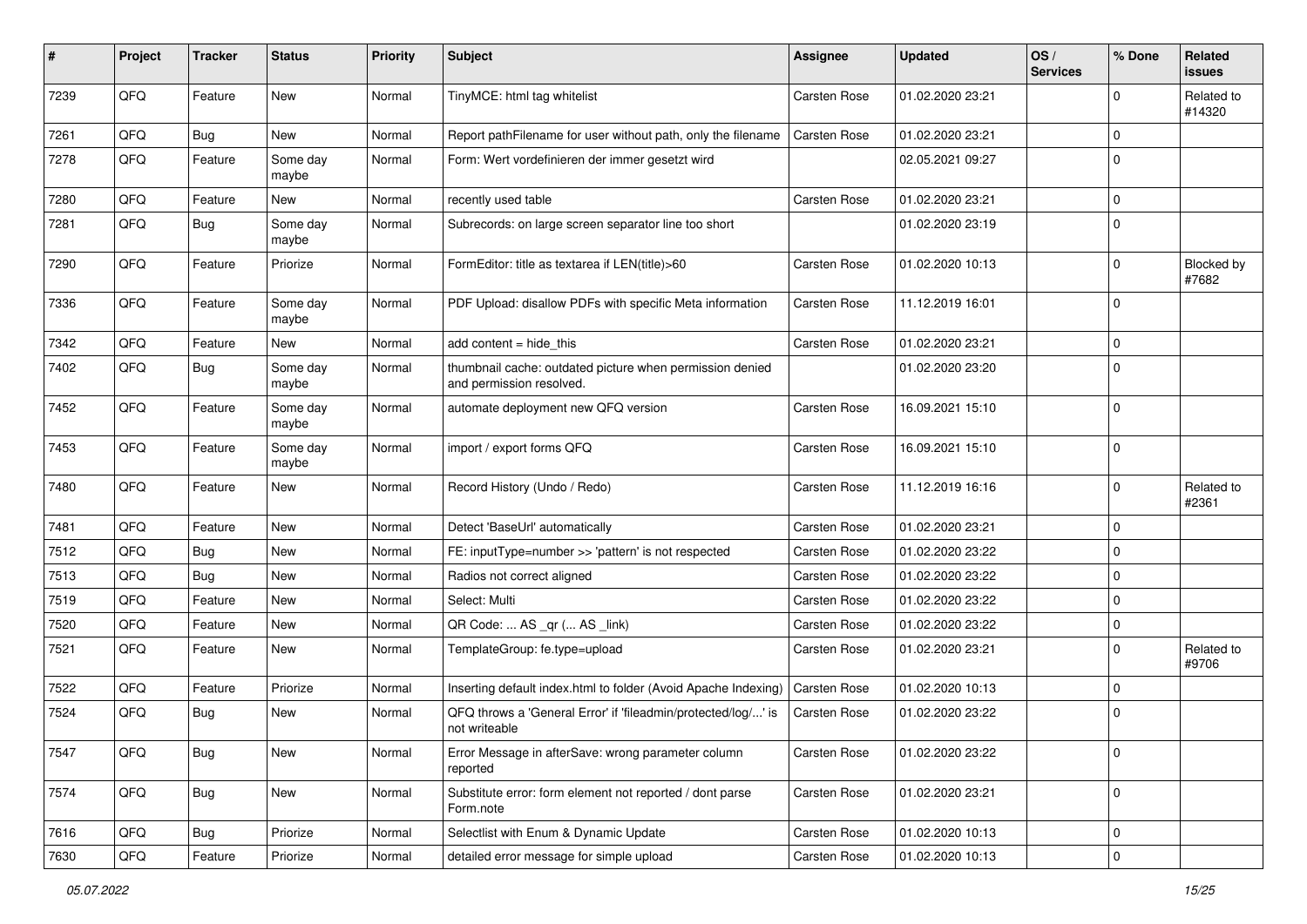| ∦    | Project | <b>Tracker</b> | <b>Status</b>     | <b>Priority</b> | <b>Subject</b>                                                                                        | Assignee            | <b>Updated</b>   | OS/<br><b>Services</b> | % Done              | Related<br><b>issues</b>                                               |
|------|---------|----------------|-------------------|-----------------|-------------------------------------------------------------------------------------------------------|---------------------|------------------|------------------------|---------------------|------------------------------------------------------------------------|
| 7656 | QFQ     | <b>Bug</b>     | Priorize          | Normal          | FE with required, 'pattern' and 'extraButtonLock': always<br>complain about missing value             | <b>Carsten Rose</b> | 01.02.2020 10:13 |                        | $\mathbf 0$         |                                                                        |
| 7660 | QFQ     | Feature        | <b>New</b>        | Normal          | IMAP: import mails to DB, move / delete mails                                                         | <b>Carsten Rose</b> | 01.02.2020 09:52 |                        | $\mathbf 0$         |                                                                        |
| 7681 | QFQ     | Feature        | New               | Normal          | Optional switch off 'check for modified record'                                                       | <b>Carsten Rose</b> | 01.02.2020 23:21 |                        | $\mathbf 0$         |                                                                        |
| 7683 | QFQ     | Feature        | New               | Normal          | Special column names in '{{ SELECT  AS _link }}' should<br>be detected                                | <b>Carsten Rose</b> | 01.02.2020 23:21 |                        | $\pmb{0}$           |                                                                        |
| 7685 | QFQ     | <b>Bug</b>     | New               | Normal          | Open FormElement from QFQ error message and save<br>modified record: error about missing {{formId:F}} | <b>Carsten Rose</b> | 01.02.2020 23:22 |                        | $\mathbf 0$         |                                                                        |
| 7730 | QFQ     | Feature        | Priorize          | Normal          | SELECT Box: title in between                                                                          | Benjamin Baer       | 01.02.2020 23:22 |                        | $\mathbf 0$         |                                                                        |
| 7732 | QFQ     | Feature        | Some day<br>maybe | Normal          | Javascript: Lazy Loading der add on libs                                                              | Benjamin Baer       | 08.06.2022 10:38 |                        | $\mathbf 0$         | Related to<br>#12611,<br>Related to<br>#12490,<br>Related to<br>#10013 |
| 7795 | QFQ     | <b>Bug</b>     | New               | Normal          | Readonly Form: Typeahead-Felder                                                                       | Carsten Rose        | 01.02.2020 23:22 |                        | $\mathbf 0$         | Related to<br>#10640                                                   |
| 7812 | QFQ     | Feature        | New               | Normal          | FE 'Subrecord' - new option 'subrecordShowFilter',<br>'subrecordPaging'                               | <b>Carsten Rose</b> | 01.02.2020 23:22 |                        | $\mathbf 0$         |                                                                        |
| 7890 | QFQ     | Bug            | New               | Normal          | FormElement 'required': extraButtonInfo not aligned                                                   | <b>Carsten Rose</b> | 11.06.2021 21:17 |                        | $\mathbf 0$         | Related to<br>#11517                                                   |
| 7920 | QFQ     | Feature        | New               | Normal          | FE: Syntax Highlight, Zeinlenumbruch                                                                  | <b>Carsten Rose</b> | 01.02.2020 10:03 |                        | $\mathbf 0$         |                                                                        |
| 7921 | QFQ     | Feature        | Some day<br>maybe | Normal          | Rest API Export: URL kuerzer machen                                                                   |                     | 01.02.2020 23:19 |                        | $\mathbf 0$         |                                                                        |
| 7924 | QFQ     | Feature        | New               | Normal          | Radio/Checkbox with Tooltip                                                                           | <b>Carsten Rose</b> | 01.02.2020 23:22 |                        | $\mathbf 0$         |                                                                        |
| 7965 | QFQ     | Feature        | Priorize          | Normal          | Input type 'text' with visual format - currency                                                       | Benjamin Baer       | 03.01.2022 07:45 |                        | $\mathbf 0$         |                                                                        |
| 8034 | QFQ     | Feature        | Priorize          | Normal          | FormElement 'data': 22.22.2222 should not be accepted                                                 | <b>Carsten Rose</b> | 01.02.2020 10:13 |                        | $\mathbf 0$         |                                                                        |
| 8037 | QFQ     | <b>Bug</b>     | Priorize          | Normal          | FE.type=upload (advanced mode): {{slaveld:V}} missing<br>during dynamic update                        | <b>Carsten Rose</b> | 01.02.2020 10:13 |                        | $\mathbf 0$         |                                                                        |
| 8044 | QFQ     | Feature        | Priorize          | Normal          | Transaction: a) Form, b) Report                                                                       | <b>Carsten Rose</b> | 05.05.2021 22:14 |                        | $\mathbf 0$         | Related to<br>#8043                                                    |
| 8049 | QFQ     | <b>Bug</b>     | New               | Normal          | FE.type=note, column 'value': text moves some pixel to top<br>after save                              | <b>Carsten Rose</b> | 01.02.2020 23:22 |                        | $\mathbf 0$         |                                                                        |
| 8056 | QFQ     | Feature        | Some day<br>maybe | Normal          | Termin Organisation (Reservation)                                                                     |                     | 01.02.2020 23:19 |                        | $\mathbf 0$         | Related to<br>#8658                                                    |
| 8089 | QFQ     | Feature        | New               | Normal          | Copy/Paste for FormElements                                                                           | Carsten Rose        | 01.02.2020 23:22 |                        | $\mathsf{O}\xspace$ |                                                                        |
| 8101 | QFQ     | Feature        | Some day<br>maybe | Normal          | Password hash: support further hashing methods                                                        | Carsten Rose        | 16.09.2021 15:10 |                        | $\mathbf 0$         |                                                                        |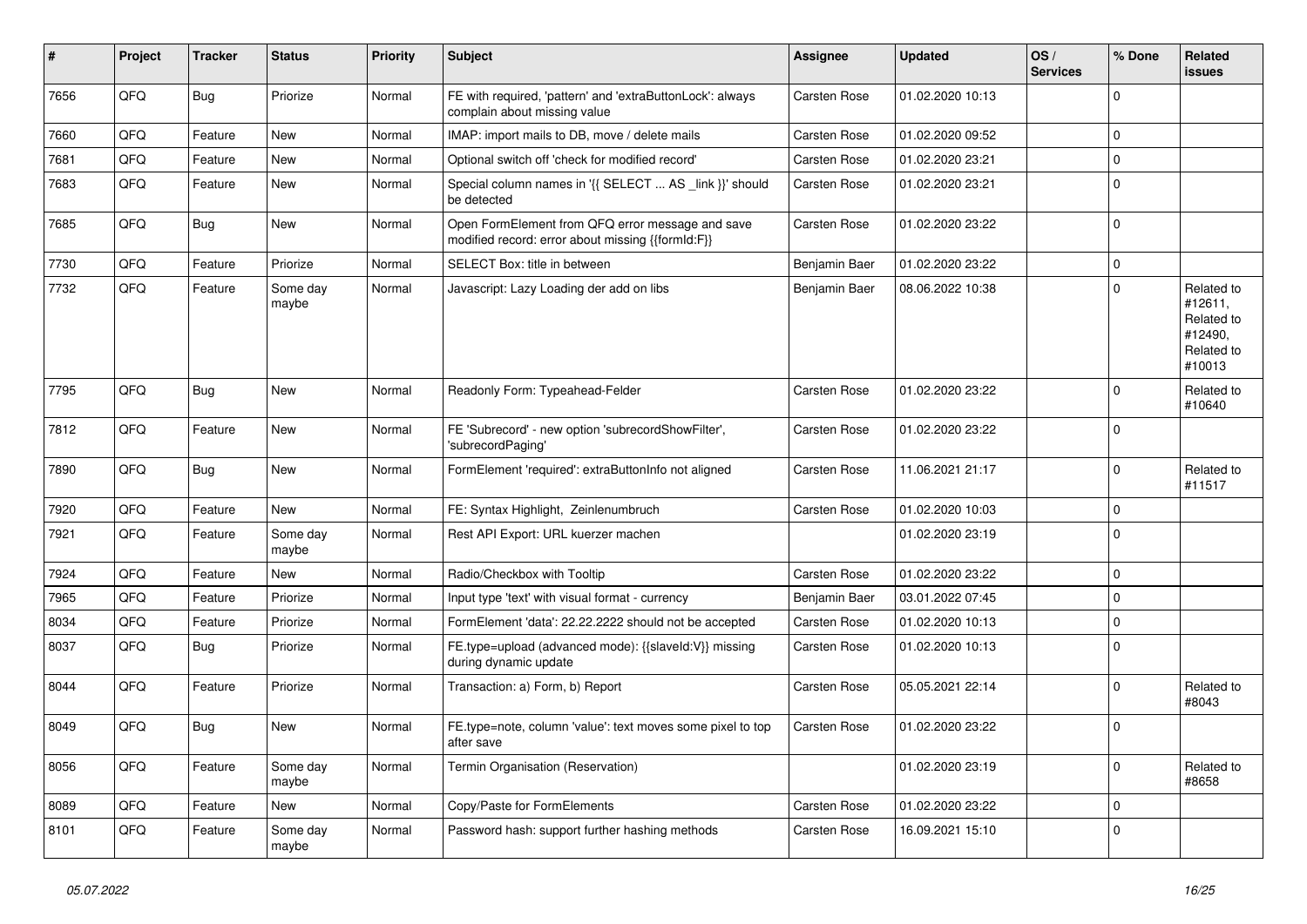| $\vert$ # | Project | <b>Tracker</b> | <b>Status</b>     | <b>Priority</b> | <b>Subject</b>                                                                                         | Assignee            | <b>Updated</b>   | OS/<br><b>Services</b> | % Done      | Related<br><b>issues</b> |
|-----------|---------|----------------|-------------------|-----------------|--------------------------------------------------------------------------------------------------------|---------------------|------------------|------------------------|-------------|--------------------------|
| 8106      | QFQ     | <b>Bug</b>     | Some day<br>maybe | Normal          | Dynamic Update: Feld kann nicht auf empty zurückgesetzt<br>werden                                      | <b>Carsten Rose</b> | 11.12.2019 16:01 |                        | $\mathbf 0$ |                          |
| 8187      | QFQ     | Feature        | New               | Normal          | Subrecord: enable/hide new button - make new/edit/delete<br>customizeable.                             | <b>Carsten Rose</b> | 06.03.2021 18:44 |                        | $\mathsf 0$ | Related to<br>#11326     |
| 8217      | QFQ     | Feature        | New               | Normal          | if-elseif-else construct                                                                               | Carsten Rose        | 16.03.2021 18:41 |                        | $\Omega$    | Related to<br>#10716     |
| 8277      | QFQ     | Feature        | Priorize          | Normal          | fe.parameter.default=                                                                                  | Carsten Rose        | 01.02.2020 23:17 |                        | $\Omega$    | Related to<br>#8113      |
| 8316      | QFQ     | <b>Bug</b>     | Feedback          | Normal          | Documentation/Behaviour for Nested Queries and<br>Record-Store confusing                               | Nicola Chiapolini   | 20.11.2019 09:14 |                        | $\mathbf 0$ |                          |
| 8336      | QFQ     | Feature        | New               | Normal          | Form > modified > Close New: a) Optional disable popup, b)<br>custom text, c) mode on save: close stay | Carsten Rose        | 01.02.2020 23:22 |                        | $\mathbf 0$ | Related to<br>#8335      |
| 8520      | QFQ     | Feature        | Some day<br>maybe | Normal          | Bring QFQ to Composer                                                                                  | <b>Carsten Rose</b> | 16.09.2021 15:10 |                        | $\mathbf 0$ |                          |
| 8522      | QFQ     | Feature        | Some day<br>maybe | Normal          | build QFQ - npm warnings                                                                               | Benjamin Baer       | 01.02.2020 23:19 |                        | 50          |                          |
| 8584      | QFQ     | Feature        | Priorize          | Normal          | FE 'Action' - never assign to Container (except Template<br>Group)                                     | <b>Carsten Rose</b> | 01.02.2020 10:13 |                        | $\mathbf 0$ |                          |
| 8585      | QFQ     | Feature        | Priorize          | Normal          | Enhance Error message for 'unknown form'                                                               | Carsten Rose        | 01.02.2020 10:13 |                        | $\mathbf 0$ |                          |
| 8586      | QFQ     | Feature        | Some day<br>maybe | Normal          | QFQ: Enhance Error message for 'record not found'                                                      | Carsten Rose        | 16.09.2021 15:10 |                        | $\mathsf 0$ |                          |
| 8702      | QFQ     | Feature        | New               | Normal          | Load Record which is locked: missing user info                                                         | Carsten Rose        | 11.12.2019 16:16 |                        | $\mathbf 0$ | Related to<br>#9789      |
| 8719      | QFQ     | Feature        | New               | Normal          | extraButtonLock: add support for 0/1                                                                   | Carsten Rose        | 01.02.2020 23:22 |                        | $\mathsf 0$ |                          |
| 8806      | QFQ     | Feature        | New               | Normal          | SQL Function nl2br                                                                                     | Carsten Rose        | 01.02.2020 23:22 |                        | $\pmb{0}$   |                          |
| 8892      | QFQ     | Feature        | Some day<br>maybe | Normal          | Display and Edit SQL Comments in Form Editor                                                           | Carsten Rose        | 11.12.2019 16:01 |                        | $\Omega$    |                          |
| 8894      | QFQ     | Feature        | Some day<br>maybe | Normal          | Documentation Tags Usable in QFQ Application                                                           | Carsten Rose        | 11.12.2019 16:01 |                        | $\mathbf 0$ |                          |
| 8963      | QFQ     | Feature        | Priorize          | Normal          | Setting values in a store: flexible way                                                                | Carsten Rose        | 05.05.2021 22:10 |                        | $\mathbf 0$ | Related to<br>#8975      |
| 8975      | QFQ     | Feature        | New               | Normal          | Report Notation: 2.0                                                                                   | <b>Carsten Rose</b> | 01.02.2020 23:22 |                        | $\mathbf 0$ | Related to<br>#8963      |
| 9013      | QFQ     | <b>Bug</b>     | New               | Normal          | Error in Twig template not handled                                                                     | Carsten Rose        | 20.10.2021 13:43 |                        | $\mathbf 0$ |                          |
| 9020      | QFQ     | <b>Bug</b>     | Some day<br>maybe | Normal          | radio mit buttonClass und dynamicUpdate lassen sich nicht<br>kombinieren                               |                     | 11.12.2019 16:01 |                        | $\mathbf 0$ |                          |
| 9024      | QFQ     | Bug            | Some day<br>maybe | Normal          | QFQ Einarbeitung                                                                                       |                     | 01.02.2020 15:56 |                        | $\mathbf 0$ |                          |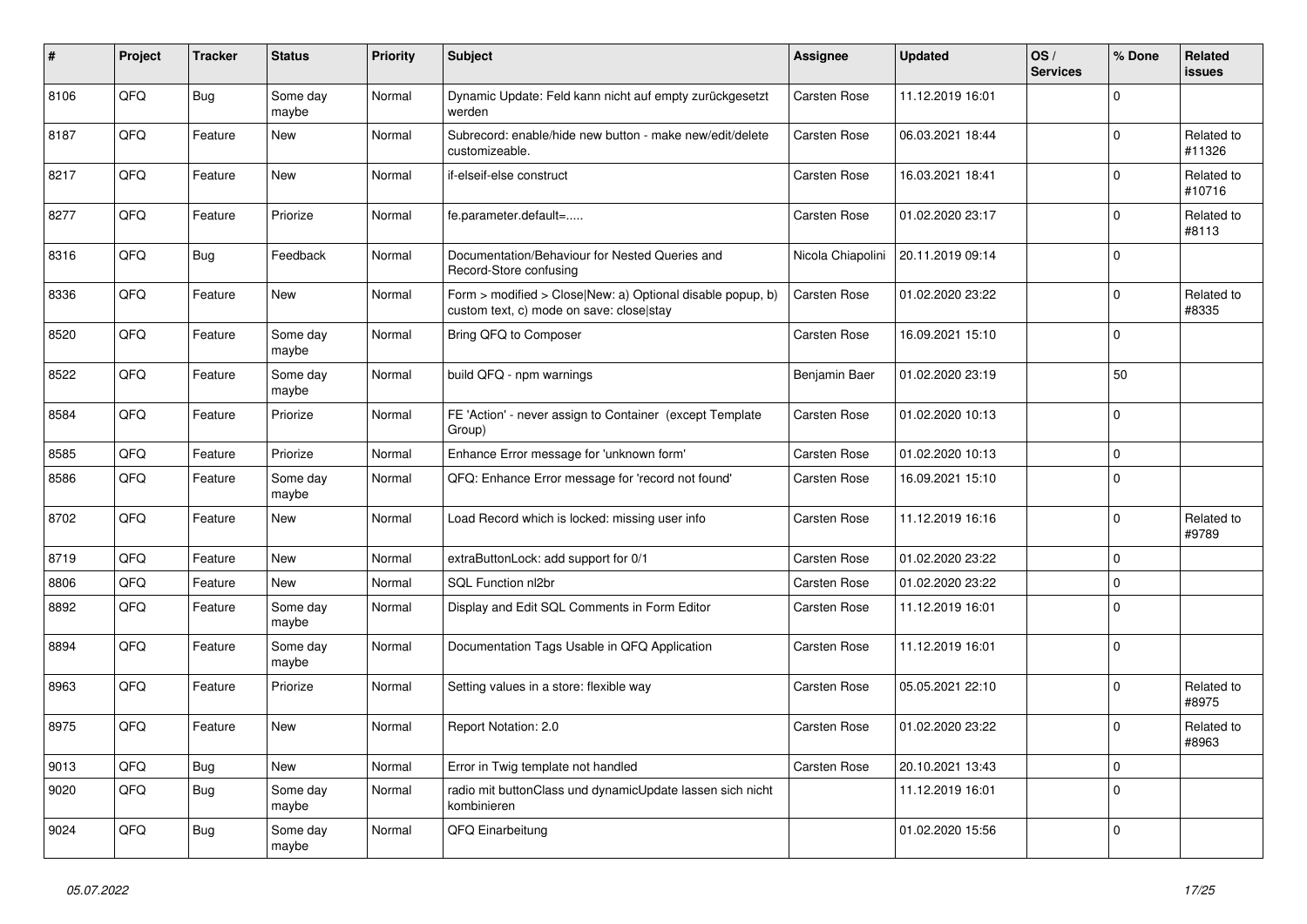| #    | Project | <b>Tracker</b> | <b>Status</b>     | <b>Priority</b> | <b>Subject</b>                                                                     | <b>Assignee</b>     | <b>Updated</b>   | OS/<br><b>Services</b> | % Done      | Related<br><b>issues</b> |
|------|---------|----------------|-------------------|-----------------|------------------------------------------------------------------------------------|---------------------|------------------|------------------------|-------------|--------------------------|
| 9077 | QFQ     | <b>Bug</b>     | New               | Normal          | typeAheadSql: report broken SQL                                                    | Carsten Rose        | 29.06.2022 22:35 |                        | $\mathbf 0$ | Related to<br>#4018      |
| 9126 | QFQ     | <b>Bug</b>     | Some day<br>maybe | Normal          | hidden Form elements are present in page source                                    |                     | 02.01.2021 18:41 |                        | $\mathbf 0$ |                          |
| 9127 | QFQ     | <b>Bug</b>     | New               | Normal          | Error Message: change 'roll over' color - text not readable                        | Carsten Rose        | 01.02.2020 23:22 |                        | $\mathbf 0$ |                          |
| 9128 | QFQ     | Feature        | New               | Normal          | Error Message: not replaced variables- a) replace back to '{{',<br>b) underline    | <b>Carsten Rose</b> | 01.02.2020 23:22 |                        | $\mathbf 0$ | Related to<br>#9129      |
| 9129 | QFQ     | Feature        | New               | Normal          | sqlValidate: Message as notification, not as error                                 | Carsten Rose        | 01.02.2020 23:22 |                        | $\mathbf 0$ | Related to<br>#9128      |
| 9130 | QFQ     | Feature        | Some day<br>maybe | Normal          | tablesorter: Automatic Row numbering / Zeilenummer                                 | Benjamin Baer       | 01.02.2020 23:22 |                        | $\mathbf 0$ |                          |
| 9135 | QFQ     | Feature        | Priorize          | Normal          | Progress Bar generic / replace old hourglass download<br>popup                     | Benjamin Baer       | 03.01.2022 07:43 |                        | $\mathbf 0$ |                          |
| 9136 | QFQ     | Feature        | New               | Normal          | Create ZIP files with dynamic PDFs                                                 | Carsten Rose        | 01.02.2020 23:22 |                        | $\mathbf 0$ |                          |
| 9177 | QFQ     | <b>Bug</b>     | New               | Normal          | Bug? QFQ tries to save an action FE, which has real<br>existing column name        | <b>Carsten Rose</b> | 01.02.2020 23:22 |                        | $\mathbf 0$ |                          |
| 9208 | QFQ     | Feature        | <b>New</b>        | Normal          | Manage 'recent' records                                                            | <b>Carsten Rose</b> | 01.02.2020 23:22 |                        | $\mathbf 0$ |                          |
| 9221 | QFQ     | Feature        | New               | Normal          | typeAhead: Zeichenlimite ausschalten                                               | Carsten Rose        | 29.06.2022 22:36 |                        | $\mathbf 0$ |                          |
| 9275 | QFQ     | <b>Bug</b>     | New               | Normal          | autcron: t3 page, which takes to long to respond, is not<br>reported properly      | <b>Carsten Rose</b> | 01.02.2020 23:22 |                        | 100         |                          |
| 9281 | QFQ     | <b>Bug</b>     | Some day<br>maybe | Normal          | Allow STRICT_TRANS_TABLES                                                          | Carsten Rose        | 02.01.2021 18:43 |                        | $\mathbf 0$ |                          |
| 9317 | QFQ     | <b>Bug</b>     | <b>New</b>        | Normal          | FE.type=note: with dynamic show/hidden an empty label<br>causes trouble            | Carsten Rose        | 01.02.2020 23:22 |                        | $\mathbf 0$ |                          |
| 9346 | QFQ     | Feature        | Priorize          | Normal          | beforeSave: check if an upload is given                                            | Carsten Rose        | 11.06.2021 21:18 |                        | $\mathbf 0$ |                          |
| 9348 | QFQ     | Feature        | New               | Normal          | defaultThumbnailSize: pre render thumbnails                                        | <b>Carsten Rose</b> | 12.06.2021 09:05 |                        | $\mathbf 0$ |                          |
| 9352 | QFQ     | Feature        | New               | Normal          | FE 'Native' fire slaveld, sqlAfter, sqlIns                                         | Carsten Rose        | 01.02.2020 23:22 |                        | $\mathbf 0$ |                          |
| 9394 | QFQ     | Feature        | Priorize          | Normal          | REST: allow for non numerical ids in get requests                                  | Carsten Rose        | 05.05.2021 22:10 |                        | $\mathbf 0$ |                          |
| 9533 | QFQ     | <b>Bug</b>     | New               | Normal          | FE.type=upload: Check in 'beforeSave' if upload is given                           | Carsten Rose        | 01.02.2020 23:22 |                        | $\mathbf 0$ | Related to<br>#11523     |
| 9535 | QFQ     | <b>Bug</b>     | Feedback          | Normal          | Report:  AS '_vertical' - column to wide - vertical >> rot45,<br>rot <sub>90</sub> | Benjamin Baer       | 01.02.2020 15:56 |                        | $\mathbf 0$ |                          |
| 9537 | QFQ     | Feature        | New               | Normal          | FormEditor: Edit fieldset in FrontEnd                                              | Carsten Rose        | 01.02.2020 23:22 |                        | $\mathbf 0$ |                          |
| 9579 | QFQ     | Feature        | Some day<br>maybe | Normal          | Multiform with Process Row                                                         | Carsten Rose        | 11.12.2019 16:01 |                        | $\mathbf 0$ |                          |
| 9602 | QFQ     | Feature        | New               | Normal          | Form definition as JSON                                                            | <b>Carsten Rose</b> | 01.02.2020 23:21 |                        | 0           | Related to<br>#9600      |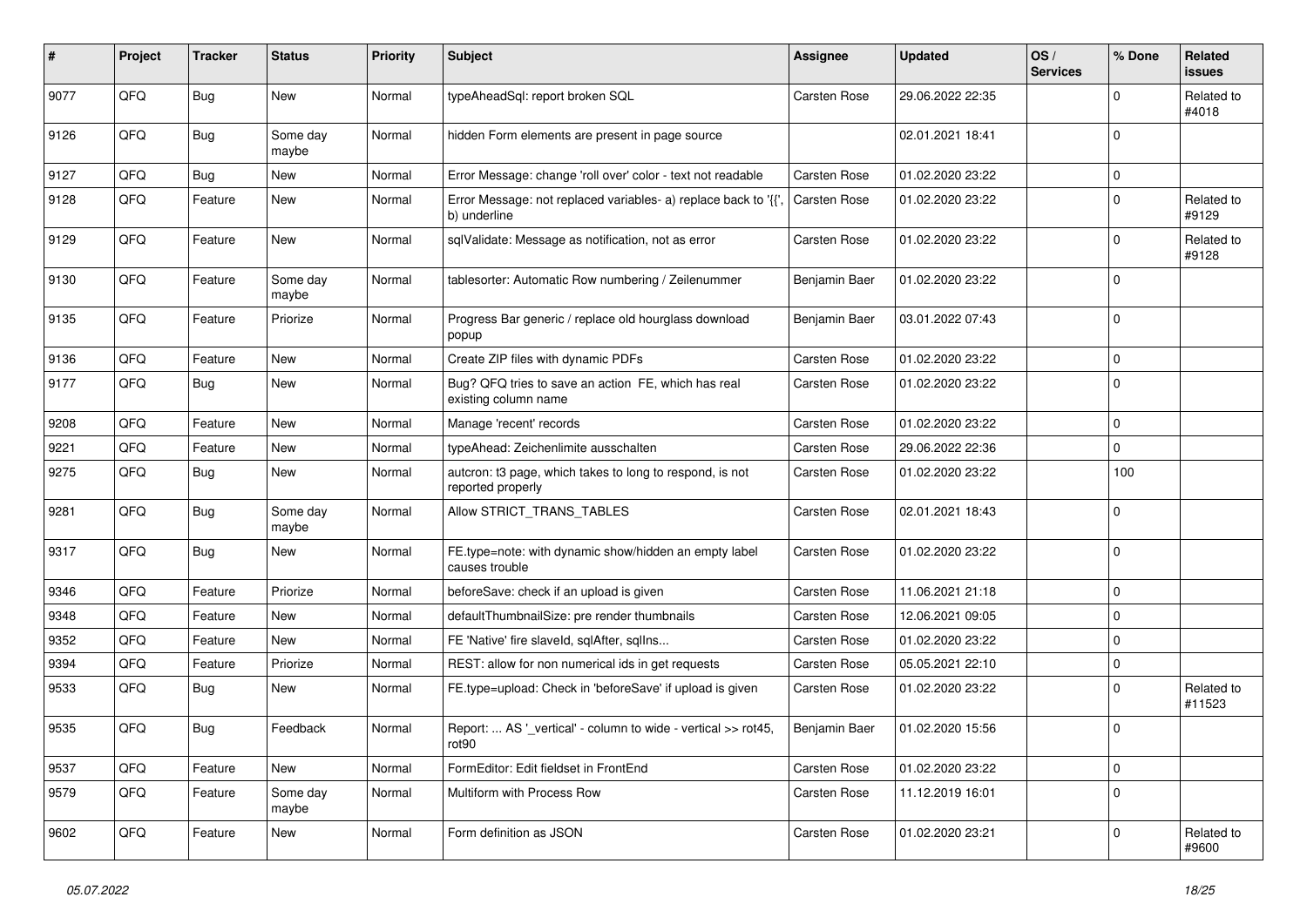| #    | Project | <b>Tracker</b> | <b>Status</b>     | <b>Priority</b> | <b>Subject</b>                                                                                                                        | <b>Assignee</b>     | <b>Updated</b>   | OS/<br><b>Services</b> | % Done      | Related<br><b>issues</b>                                                |
|------|---------|----------------|-------------------|-----------------|---------------------------------------------------------------------------------------------------------------------------------------|---------------------|------------------|------------------------|-------------|-------------------------------------------------------------------------|
| 9668 | QFQ     | Feature        | Priorize          | Normal          | Form.mode: rename 'hidden' to 'hide'                                                                                                  | <b>Carsten Rose</b> | 05.05.2021 22:14 |                        | $\Omega$    | Related to<br>#6437                                                     |
| 9669 | QFQ     | <b>Bug</b>     | Some day<br>maybe | Normal          | Checkbox / Template Group: radio/checkbox visible broken<br>after 'add'                                                               | <b>Carsten Rose</b> | 16.06.2021 13:47 |                        | $\Omega$    | Related to<br>#8091                                                     |
| 9691 | QFQ     | <b>Bug</b>     | In Progress       | Normal          | Checkbox: dynamic update > readonly                                                                                                   | <b>Carsten Rose</b> | 01.02.2020 23:22 |                        | 50          | Related to<br>#9834                                                     |
| 9704 | QFQ     | Feature        | Some day<br>maybe | Normal          | Thumbnails Generieren beim Splitten von PDF Files                                                                                     | <b>Carsten Rose</b> | 11.12.2019 16:01 |                        | $\mathbf 0$ |                                                                         |
| 9706 | QFQ     | Feature        | <b>New</b>        | Normal          | Multi File Upload (hidden template group)                                                                                             | <b>Carsten Rose</b> | 01.02.2020 23:22 |                        | $\mathbf 0$ | Related to<br>#7521,<br>Related to<br>#5562,<br>Related to<br>#13330    |
| 9707 | QFQ     | Feature        | New               | Normal          | SIP security: encode pageld and check pageld on decode                                                                                | <b>Carsten Rose</b> | 01.02.2020 23:22 |                        | $\mathbf 0$ |                                                                         |
| 9773 | QFQ     | <b>Bug</b>     | <b>New</b>        | Normal          | form.parameter.formModeGlobal=requiredOff                                                                                             | <b>Carsten Rose</b> | 01.02.2020 15:56 |                        | 0           |                                                                         |
| 9777 | QFQ     | Feature        | <b>New</b>        | Normal          | Logging QFQ Variables                                                                                                                 | <b>Carsten Rose</b> | 16.12.2019 17:17 |                        | $\mathbf 0$ |                                                                         |
| 9781 | QFQ     | Feature        | New               | Normal          | Button: CSS class to make buttons smaller                                                                                             | <b>Carsten Rose</b> | 01.02.2020 23:22 |                        | 0           |                                                                         |
| 9783 | QFQ     | Bug            | <b>New</b>        | Normal          | Email with special characters                                                                                                         | <b>Carsten Rose</b> | 01.02.2020 23:22 |                        | $\mathbf 0$ |                                                                         |
| 9811 | QFQ     | Feature        | <b>New</b>        | Normal          | Report: tag every n'th row                                                                                                            | <b>Carsten Rose</b> | 01.02.2020 23:22 |                        | $\mathbf 0$ |                                                                         |
| 9834 | QFQ     | Bug            | Priorize          | Normal          | Input elements with tag 'disabled' are missing on<br>form-submit: server option 'processReadOnly' broken                              | <b>Carsten Rose</b> | 07.12.2021 16:43 |                        | 0           | Related to<br>#9691,<br>Related to<br>#5305, Has<br>duplicate<br>#12331 |
| 9853 | QFQ     | Feature        | <b>New</b>        | Normal          | Check das SQL / QFQ / Mail Logfile geschrieben wird                                                                                   |                     | 09.01.2020 11:15 |                        | 0           |                                                                         |
| 9855 | QFQ     | <b>Bug</b>     | <b>New</b>        | Normal          | <b>Required Check</b>                                                                                                                 |                     | 01.02.2020 15:56 |                        | $\mathbf 0$ |                                                                         |
| 9862 | QFQ     | Bug            | Priorize          | Normal          | Failed writing to sql mail qfq.log should throw an exception                                                                          | <b>Carsten Rose</b> | 01.02.2020 10:13 |                        | 0           |                                                                         |
| 9898 | QFQ     | <b>Bug</b>     | Feedback          | Normal          | Formular trotz Timeout gespeichert                                                                                                    | Benjamin Baer       | 01.02.2020 15:56 |                        | 0           |                                                                         |
| 9900 | QFQ     | Feature        | Priorize          | Normal          | Generic API Call: tt-content record >> JSON                                                                                           | <b>Carsten Rose</b> | 01.02.2020 10:13 |                        | 0           |                                                                         |
| 9927 | QFQ     | Feature        | New               | Normal          | QFQ Update: a) Update nur machen wenn BE User<br>eingeloggt ist., b) Bei Fehler genaue Meldung welcher<br>Updateschritt Probleme hat. | Carsten Rose        | 22.01.2020 12:59 |                        | $\mathbf 0$ |                                                                         |
| 9928 | QFQ     | Feature        | Priorize          | Normal          | SpecialColumnName: a) Deprecated: ' AS "_+tag " ', b)<br>New: ' AS "_ <tag1><tag2>"</tag2></tag1>                                     | Carsten Rose        | 01.02.2020 23:17 |                        | $\mathbf 0$ | Related to<br>#9929                                                     |
| 9947 | QFQ     | <b>Bug</b>     | Priorize          | Normal          | Unwanted error message if missing 'typeAheadSqlPrefetch'                                                                              | Carsten Rose        | 01.02.2020 10:13 |                        | 0           |                                                                         |
| 9958 | QFQ     | <b>Bug</b>     | Priorize          | Normal          | Broken subrecord query: no error message                                                                                              | Carsten Rose        | 05.02.2021 15:15 |                        | 0           |                                                                         |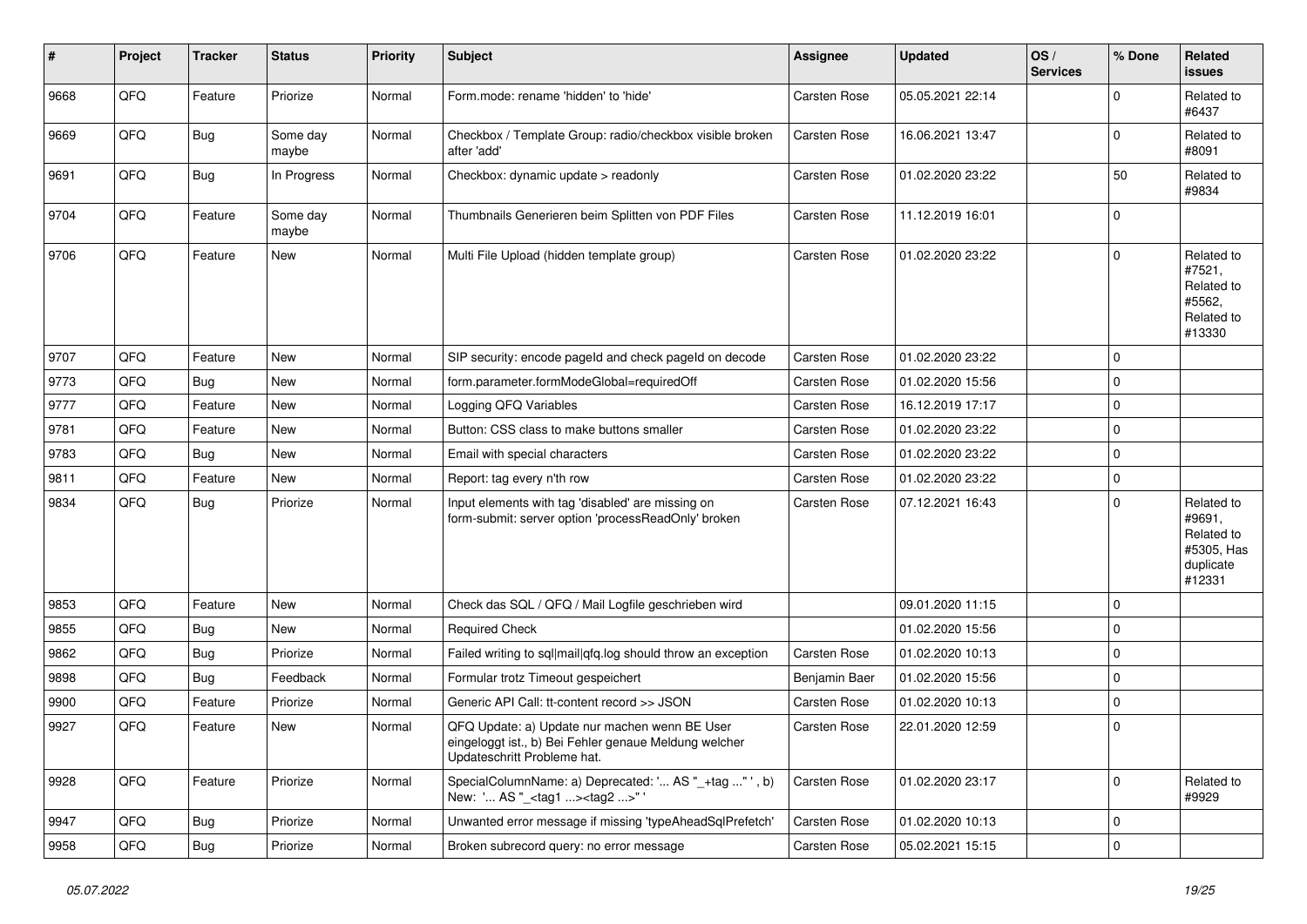| #     | Project | <b>Tracker</b> | <b>Status</b>     | <b>Priority</b> | <b>Subject</b>                                                                           | <b>Assignee</b>     | <b>Updated</b>   | OS/<br><b>Services</b> | % Done      | Related<br><b>issues</b>                                               |
|-------|---------|----------------|-------------------|-----------------|------------------------------------------------------------------------------------------|---------------------|------------------|------------------------|-------------|------------------------------------------------------------------------|
| 9968  | QFQ     | Feature        | Priorize          | Normal          | Tooltip in Links for Developer                                                           | Carsten Rose        | 01.02.2020 23:17 |                        | $\mathbf 0$ |                                                                        |
| 9975  | QFQ     | <b>Bug</b>     | Priorize          | Normal          | Dropdown Menu: 'r:3' broken                                                              | Carsten Rose        | 01.02.2020 10:13 |                        | $\mathbf 0$ |                                                                        |
| 9983  | QFQ     | Feature        | New               | Normal          | Report Notation: new keyword 'range'                                                     | Carsten Rose        | 01.02.2020 15:55 |                        | $\mathbf 0$ |                                                                        |
| 10003 | QFQ     | Feature        | Priorize          | Normal          | fieldset: stronger visualize group                                                       | Benjamin Baer       | 12.02.2020 08:13 |                        | $\mathbf 0$ |                                                                        |
| 10005 | QFQ     | Feature        | Priorize          | Normal          | Report / special column name:  AS _calendar                                              | Carsten Rose        | 03.06.2020 17:28 |                        | $\mathbf 0$ |                                                                        |
| 10011 | QFQ     | Feature        | Priorize          | Normal          | Offer new STORE_TYPO3 Variable 'beUser', 'beEmail'                                       | Carsten Rose        | 08.05.2021 09:51 |                        | $\mathbf 0$ | Related to<br>#10012,<br>Related to<br>#12511                          |
| 10012 | QFQ     | Feature        | Priorize          | Normal          | redirectAllMailTo: {{beEmail:T}}                                                         | Carsten Rose        | 08.05.2021 09:54 |                        | 0           | Related to<br>#12412,<br>Related to<br>#12413,<br>Related to<br>#10011 |
| 10013 | QFQ     | Feature        | Some day<br>maybe | Normal          | FE.typ=editor: CodeMirror                                                                | Carsten Rose        | 08.06.2022 10:37 |                        | $\mathbf 0$ | Related to<br>#12611,<br>Related to<br>#12490,<br>Related to<br>#7732  |
| 10014 | QFQ     | Feature        | <b>New</b>        | Normal          | Manual.rst: describe behaviour and process order of<br>fillStoreVar, slaveId, sqlBefore, | Carsten Rose        | 01.02.2020 22:31 |                        | $\mathbf 0$ |                                                                        |
| 10015 | QFQ     | Feature        | Priorize          | Normal          | Monospace in Textarea                                                                    | Carsten Rose        | 03.02.2020 13:40 |                        | $\pmb{0}$   |                                                                        |
| 10080 | QFQ     | Feature        | New               | Normal          | Popup on 'save' / 'close': configure dialog (answer<br>yes/no/cancle/)                   | Carsten Rose        | 28.03.2021 20:52 |                        | $\mathbf 0$ | Is duplicate<br>of #12262                                              |
| 10082 | QFQ     | <b>Bug</b>     | <b>New</b>        | Normal          | FE.type=SELECT - 'sanatize' Class                                                        | Carsten Rose        | 07.05.2020 09:36 |                        | $\mathbf 0$ | Related to<br>#10081                                                   |
| 10095 | QFQ     | Feature        | Some day<br>maybe | Normal          | Generic Gitlab Integration into QFQ                                                      | Carsten Rose        | 16.09.2021 15:10 |                        | $\mathbf 0$ |                                                                        |
| 10115 | QFQ     | Feature        | New               | Normal          | TypeAhead: static list                                                                   | <b>Carsten Rose</b> | 26.02.2020 16:42 |                        | 100         |                                                                        |
| 10116 | QFQ     | Feature        | Some day<br>maybe | Normal          | TypeAhead: Tag - show inside 'input' element                                             | Carsten Rose        | 16.09.2021 15:09 |                        | $\mathbf 0$ |                                                                        |
| 10119 | QFG     | Feature        | New               | Normal          | Dropdown (selectlist) & TypeAhead: format and catagorize list Carsten Rose               |                     | 07.05.2020 09:36 |                        | $\pmb{0}$   |                                                                        |
| 10124 | QFQ     | Feature        | Feedback          | Normal          | qfq AAI-Login                                                                            | Karin Niffeler      | 07.05.2020 09:36 |                        | $\pmb{0}$   |                                                                        |
| 10322 | QFQ     | <b>Bug</b>     | New               | Normal          | FormElement / Radio: missing column 'enum' >> FE not<br>reported                         | Carsten Rose        | 07.05.2020 09:37 |                        | $\mathbf 0$ |                                                                        |
| 10324 | QFQ     | <b>Bug</b>     | New               | Normal          | Excel Export mit Template funktioniert nur, wenn Template<br>vor uid kommt               |                     | 30.03.2020 11:20 |                        | $\pmb{0}$   | Related to<br>#10257                                                   |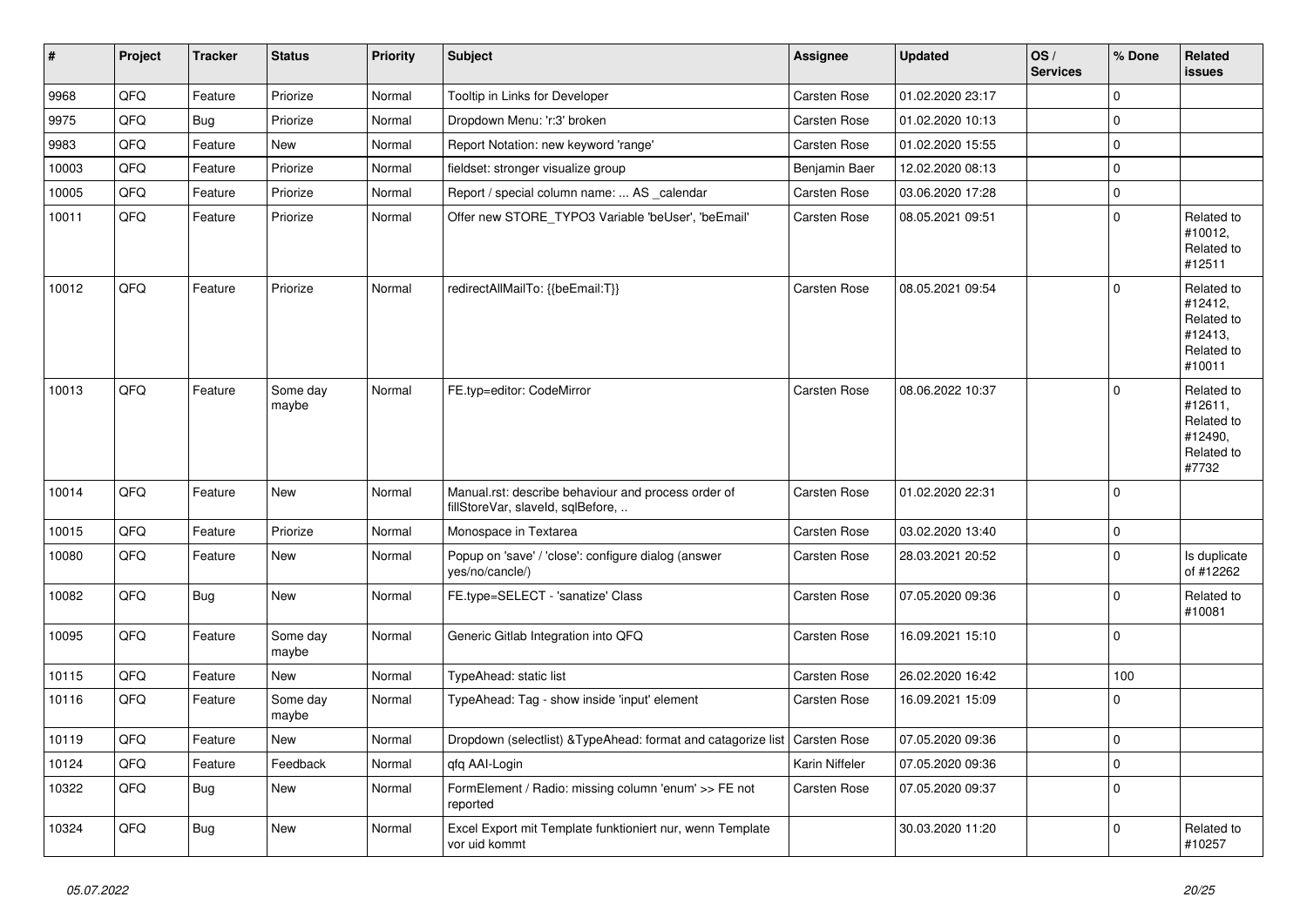| $\pmb{\#}$ | Project | <b>Tracker</b> | <b>Status</b>     | <b>Priority</b> | Subject                                                                              | <b>Assignee</b>     | <b>Updated</b>   | OS/<br><b>Services</b> | % Done      | Related<br>issues                                                    |
|------------|---------|----------------|-------------------|-----------------|--------------------------------------------------------------------------------------|---------------------|------------------|------------------------|-------------|----------------------------------------------------------------------|
| 10345      | QFQ     | Feature        | <b>New</b>        | Normal          | Templates - Patterns QFQ Style                                                       |                     | 03.05.2021 21:01 |                        | $\Omega$    | Related to<br>#10713                                                 |
| 10384      | QFQ     | Feature        | New               | Normal          | Parameter Exchange QFQ Instances                                                     |                     | 07.05.2020 09:38 |                        | $\mathbf 0$ |                                                                      |
| 10443      | QFQ     | Feature        | In Progress       | Normal          | Konzept_api / _live                                                                  | Carsten Rose        | 07.05.2020 09:39 |                        | $\mathbf 0$ |                                                                      |
| 10463      | QFQ     | Feature        | New               | Normal          | Report _link: expliztes setzen von HTML Tags (Bedarf fuer<br>'data-selenium' & 'id') | Enis Nuredini       | 23.03.2022 09:23 |                        | $\mathbf 0$ | Related to<br>#7648                                                  |
| 10569      | QFQ     | Feature        | Priorize          | Normal          | link _blank more safe                                                                | Enis Nuredini       | 25.03.2022 12:44 |                        | $\mathbf 0$ |                                                                      |
| 10588      | QFQ     | Bug            | New               | Normal          | typeahed Tag: Doku anpassen                                                          | Carsten Rose        | 12.11.2020 23:45 |                        | $\mathbf 0$ |                                                                      |
| 10593      | QFQ     | Feature        | New               | Normal          | label2: text behind input element                                                    | <b>Carsten Rose</b> | 16.05.2020 10:57 |                        | 0           |                                                                      |
| 10658      | QFQ     | <b>Bug</b>     | New               | Normal          | processReadOnly broken                                                               | <b>Carsten Rose</b> | 27.05.2020 17:55 |                        | $\mathbf 0$ |                                                                      |
| 10661      | QFQ     | Bug            | In Progress       | Normal          | Typo3 Warnungen                                                                      | <b>Carsten Rose</b> | 07.09.2021 13:23 |                        | $\mathbf 0$ | Related to<br>#12440                                                 |
| 10704      | QFQ     | <b>Bug</b>     | New               | Normal          | wkhtml problem rendering fullCalendar.js / fabric.js >><br>successor: puppeteer      | <b>Carsten Rose</b> | 12.11.2020 23:45 |                        | $\Omega$    | Related to<br>#5024,<br>Related to<br>#4650,<br>Related to<br>#10715 |
| 10714      | QFQ     | Feature        | New               | Normal          | multi Table Form                                                                     | Carsten Rose        | 16.03.2021 18:44 |                        | $\mathbf 0$ |                                                                      |
| 10716      | QFQ     | Feature        | Some day<br>maybe | Normal          | Business Logic mit Externen Skripten                                                 | <b>Carsten Rose</b> | 16.09.2021 15:10 |                        | $\mathbf 0$ | Related to<br>#10713,<br>Related to<br>#8217                         |
| 10738      | QFQ     | Feature        | Some day<br>maybe | Normal          | CORS headers for external API requests                                               |                     | 10.06.2020 14:00 |                        | l O         |                                                                      |
| 10745      | QFQ     | Feature        | Some day<br>maybe | Normal          | Tablesorter Excel Export                                                             | <b>Carsten Rose</b> | 16.09.2021 15:09 |                        | l O         |                                                                      |
| 10759      | QFQ     | <b>Bug</b>     | New               | Normal          | emptyMeansNull - Feld falsch aktualisiert                                            |                     | 12.11.2020 23:45 |                        | $\mathbf 0$ |                                                                      |
| 10763      | QFQ     | Feature        | <b>New</b>        | Normal          | form accessed and submitted despite logout?                                          |                     | 16.06.2020 11:43 |                        | $\mathbf 0$ |                                                                      |
| 10782      | QFQ     | Feature        | Feedback          | Normal          | Tiny MCE: Image Upload                                                               | Enis Nuredini       | 16.05.2022 23:16 |                        | $\Omega$    | Related to<br>#12452                                                 |
| 10793      | QFQ     | Feature        | In Progress       | Normal          | <b>Update NPM Packages</b>                                                           | <b>Carsten Rose</b> | 07.09.2021 13:25 |                        | 30          |                                                                      |
| 10819      | QFQ     | Feature        | New               | Normal          | Persistent SIP - second try                                                          | Carsten Rose        | 29.06.2020 23:02 |                        | l 0         | Related to<br>#6261                                                  |
| 10874      | QFQ     | Feature        | New               | Normal          | Erstellen eines Foreign Keys in der Tabelle "FormElement"                            |                     | 13.07.2020 10:11 |                        | l O         |                                                                      |
| 10890      | QFQ     | <b>Bug</b>     | New               | Normal          | AutoCron hangs                                                                       |                     | 20.07.2020 13:56 |                        | $\mathbf 0$ |                                                                      |
| 10937      | QFQ     | <b>Bug</b>     | New               | Normal          | Fehler mit abhängigen Select- Feldern beim Positionieren                             | Carsten Rose        | 12.11.2020 23:45 |                        | $\mathbf 0$ |                                                                      |
| 10976      | QFQ     | Feature        | New               | Normal          | Excel Export Verbesserungen                                                          | Carsten Rose        | 06.08.2020 10:56 |                        | $\mathbf 0$ |                                                                      |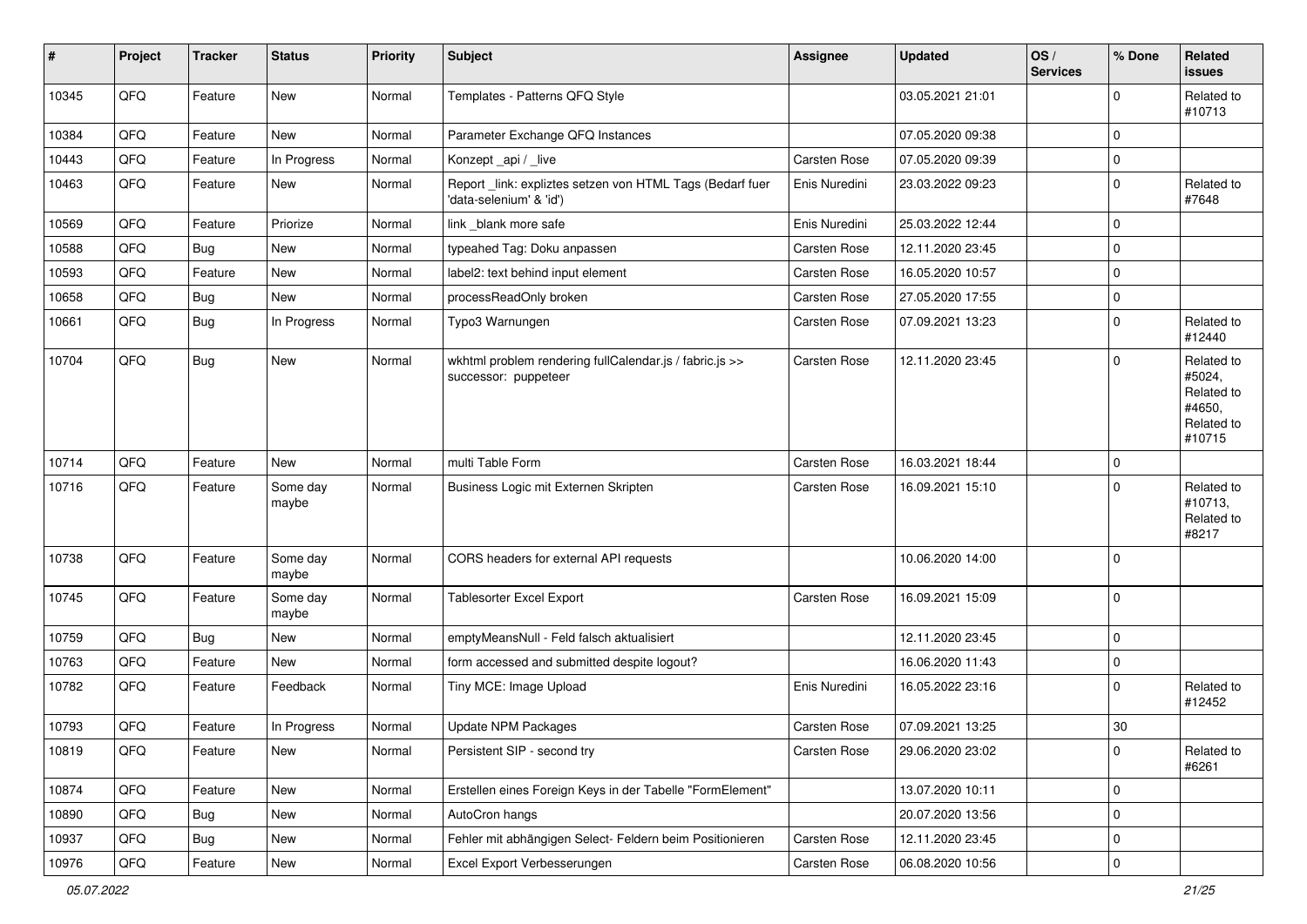| $\vert$ # | Project | <b>Tracker</b> | <b>Status</b>     | <b>Priority</b> | Subject                                                                             | <b>Assignee</b>     | <b>Updated</b>   | OS/<br><b>Services</b> | % Done      | Related<br><b>issues</b>                                                                                                       |
|-----------|---------|----------------|-------------------|-----------------|-------------------------------------------------------------------------------------|---------------------|------------------|------------------------|-------------|--------------------------------------------------------------------------------------------------------------------------------|
| 10979     | QFQ     | Feature        | <b>New</b>        | Normal          | Ajax Calls an API - dataReport                                                      | Carsten Rose        | 11.05.2022 12:15 |                        | $\Omega$    |                                                                                                                                |
| 10996     | QFQ     | Feature        | New               | Normal          | Download video via sip: no seek                                                     | <b>Carsten Rose</b> | 12.08.2020 14:18 |                        | $\mathbf 0$ |                                                                                                                                |
| 11036     | QFQ     | Feature        | Some day<br>maybe | Normal          | inline report editor permissions                                                    | Carsten Rose        | 16.09.2021 15:09 |                        | $\mathbf 0$ | Related to<br>#11323                                                                                                           |
| 11076     | QFQ     | Feature        | In Progress       | Normal          | SELECT  AS _websocket                                                               | <b>Carsten Rose</b> | 30.08.2020 17:49 |                        | $\Omega$    |                                                                                                                                |
| 11080     | QFQ     | Feature        | New               | Normal          | Send MQTT messages                                                                  | Carsten Rose        | 29.08.2020 19:49 |                        | $\Omega$    |                                                                                                                                |
| 11217     | QFQ     | Feature        | Some day<br>maybe | Normal          | <b>Extend Script Functionality</b>                                                  | <b>Carsten Rose</b> | 16.09.2021 15:10 |                        | $\mathbf 0$ |                                                                                                                                |
| 11239     | QFQ     | <b>Bug</b>     | <b>New</b>        | Normal          | Radiobutton (plain): horizontales Rendern abhängig vom<br>Datentyp in der Datenbank | <b>Carsten Rose</b> | 30.09.2020 18:37 |                        | $\mathbf 0$ |                                                                                                                                |
| 11320     | QFQ     | Feature        | Priorize          | Normal          | Typo3 Version 10 support                                                            | <b>Carsten Rose</b> | 05.05.2021 22:09 |                        | $\mathbf 0$ |                                                                                                                                |
| 11322     | QFQ     | Feature        | Some day<br>maybe | Normal          | Form Element JSON - (multiline parameter field)                                     | <b>Carsten Rose</b> | 16.09.2021 15:10 |                        | $\mathbf 0$ |                                                                                                                                |
| 11323     | QFQ     | Feature        | Some day<br>maybe | Normal          | Report Frontend Editor Modal + Codemirror                                           | <b>Carsten Rose</b> | 16.09.2021 15:10 |                        | $\mathbf 0$ | Related to<br>#11036                                                                                                           |
| 11347     | QFQ     | <b>Bug</b>     | Feedback          | Normal          | If Bedingungen funktionieren nicht korrekt                                          | Christoph Fuchs     | 21.03.2021 20:37 |                        | 0           |                                                                                                                                |
| 11460     | QFQ     | Feature        | <b>New</b>        | Normal          | Easier creation of changelog: gitchangelog                                          | Carsten Rose        | 12.06.2021 10:20 |                        | $\Omega$    | Related to<br>#13467                                                                                                           |
| 11504     | QFQ     | Feature        | <b>New</b>        | Normal          | Dynamic Update: Button text update for 'Save',' Close' &<br>'Delete'                | <b>Carsten Rose</b> | 12.11.2020 23:44 |                        | $\Omega$    |                                                                                                                                |
| 11516     | QFQ     | Feature        | <b>New</b>        | Normal          | Multi Page Form (Previous/Next Buttons)                                             | <b>Carsten Rose</b> | 16.03.2021 17:52 |                        | $\mathbf 0$ |                                                                                                                                |
| 11517     | QFQ     | Bug            | In Progress       | Normal          | extraButtonInfo Broken for multiple FormElements                                    | <b>Carsten Rose</b> | 12.05.2022 13:12 |                        | $\mathbf 0$ | Related to<br>#7890,<br>Related to<br>#3811, Has<br>duplicate<br>#10905, Has<br>duplicate<br>#10553, Has<br>duplicate<br>#6779 |
| 11522     | QFQ     | Bug            | <b>New</b>        | Normal          | Aus/Einblenden von Reitern                                                          |                     | 13.11.2020 14:58 |                        | 0           |                                                                                                                                |
| 11523     | QFQ     | Feature        | New               | Normal          | Mit dynamic Update erkennen, ob Upload gemacht wurde                                | <b>Carsten Rose</b> | 13.11.2020 15:07 |                        | $\Omega$    | Related to<br>#9533                                                                                                            |
| 11534     | QFG     | Feature        | New               | Normal          | Report: Action on selected rows - Table batchprocessing<br>feature                  |                     | 18.11.2020 08:15 |                        | $\mathbf 0$ |                                                                                                                                |
| 11535     | QFQ     | Feature        | New               | Normal          | Ability to create SQL columns in frontend QFQ forms                                 |                     | 17.11.2020 12:11 |                        | $\mathbf 0$ |                                                                                                                                |
| 11667     | QFQ     | <b>Bug</b>     | New               | Normal          | MySQL mariadb-server-10.3: Incorrect datetime value                                 | Carsten Rose        | 03.05.2021 20:48 |                        | $\mathbf 0$ |                                                                                                                                |
| 11668     | QFQ     | Bug            | New               | Normal          | Play function.sql - problem with mysql                                              | Carsten Rose        | 03.05.2021 20:48 |                        | $\mathbf 0$ |                                                                                                                                |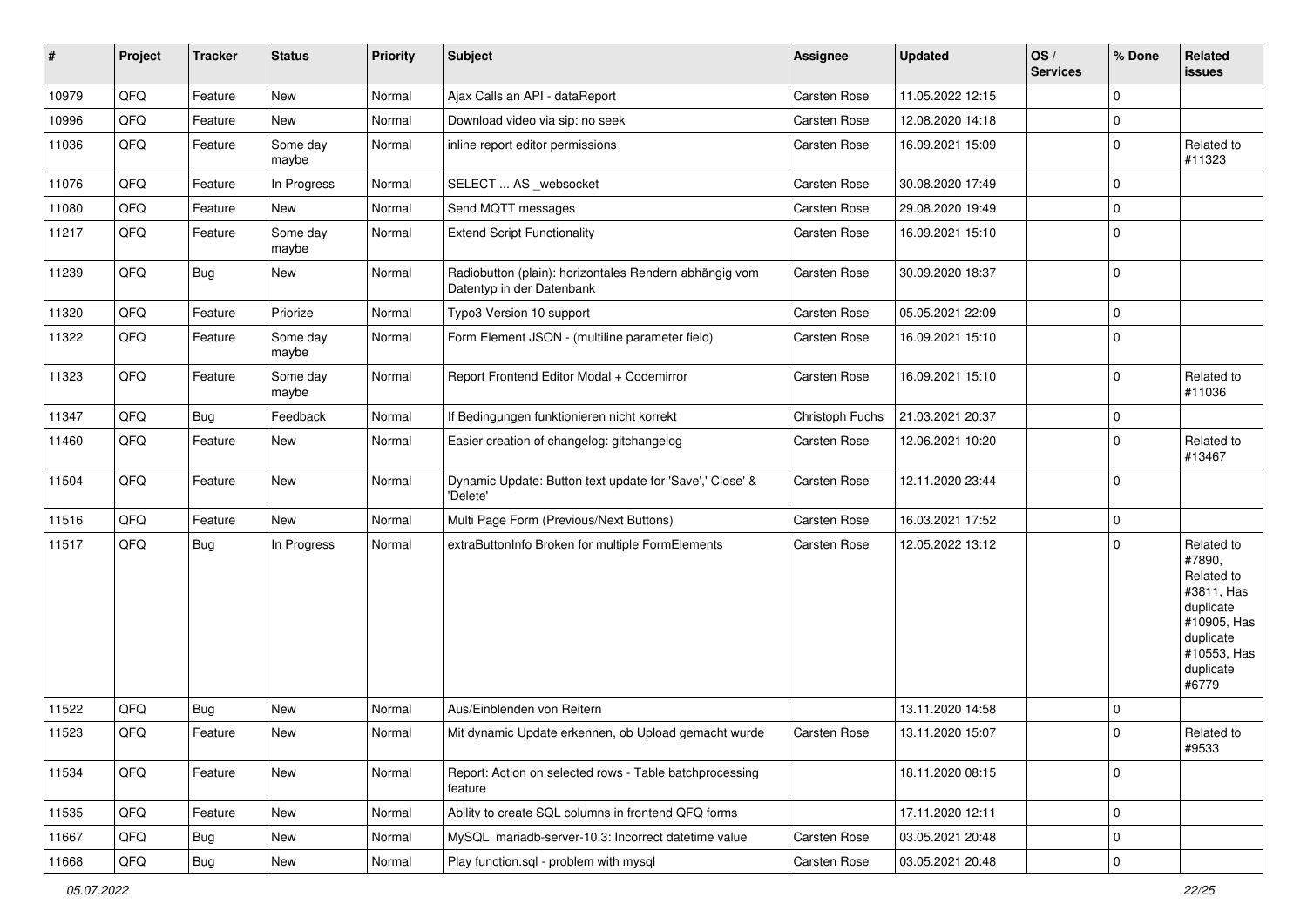| #     | Project | <b>Tracker</b> | <b>Status</b> | <b>Priority</b> | <b>Subject</b>                                                                                       | <b>Assignee</b>                                        | <b>Updated</b>      | OS/<br><b>Services</b> | % Done      | Related<br><b>issues</b>                     |                      |
|-------|---------|----------------|---------------|-----------------|------------------------------------------------------------------------------------------------------|--------------------------------------------------------|---------------------|------------------------|-------------|----------------------------------------------|----------------------|
| 11695 | QFQ     | Bug            | <b>New</b>    | Normal          | MultiForm required FE Error                                                                          | <b>Carsten Rose</b>                                    | 04.12.2020 13:34    |                        | $\Omega$    |                                              |                      |
| 11702 | QFQ     | Feature        | <b>New</b>    | Normal          | HTML Special Char makes no sense for 'allbut' if '&' is<br>forbidden                                 | <b>Carsten Rose</b>                                    | 07.12.2021 16:35    |                        | $\Omega$    | Related to<br>#5112,<br>Related to<br>#14320 |                      |
| 11715 | QFQ     | <b>Bug</b>     | New           | Normal          | acceptZeroAsRequired and requiredOffButMark do not<br>coincide                                       |                                                        | 08.12.2020 12:13    |                        | $\mathbf 0$ |                                              |                      |
| 11716 | QFQ     | Feature        | <b>New</b>    | Normal          | Form an beliebiger Stelle im Report anzeigen                                                         |                                                        | 09.12.2020 09:47    |                        | $\mathbf 0$ |                                              |                      |
| 11747 | QFQ     | Feature        | <b>New</b>    | Normal          | Maintenance Page with Redirect                                                                       | <b>Carsten Rose</b>                                    | 03.05.2021 20:47    |                        | $\mathbf 0$ | Related to<br>#11741                         |                      |
| 11752 | QFQ     | <b>Bug</b>     | <b>New</b>    | Normal          | checkbox renders multiple input elements with same name                                              | <b>Carsten Rose</b>                                    | 17.12.2020 14:58    |                        | $\Omega$    | Related to<br>#11750                         |                      |
| 11775 | QFQ     | Feature        | <b>New</b>    | Normal          | Subrecord Tooltip pro Feld                                                                           | <b>Carsten Rose</b>                                    | 18.12.2020 15:22    |                        | $\Omega$    | Related to<br>#11955                         |                      |
| 11892 | QFQ     | Feature        | <b>New</b>    | Normal          | tablesorter: columns with links are hard to order - new<br>qualifier 'Y: <ord>'</ord>                | Enis Nuredini                                          | 23.03.2022 09:22    |                        | $\mathbf 0$ |                                              |                      |
| 11955 | QFQ     | Feature        | New           | Normal          | subrecord: new title option to set <th> attributes - e.g. to<br/>customize tablesorter options.</th> | attributes - e.g. to<br>customize tablesorter options. | <b>Carsten Rose</b> | 03.05.2021 20:47       |             | $\mathbf 0$                                  | Related to<br>#11775 |
| 11980 | QFQ     | Feature        | In Progress   | Normal          | protected verzeichnis MUSS geschützt werden                                                          | Carsten Rose                                           | 07.09.2021 13:30    |                        | 0           |                                              |                      |
| 12023 | QFQ     | Feature        | New           | Normal          | MySQL Stored Precdure: QDECODESPECIALCHAR()                                                          | <b>Carsten Rose</b>                                    | 16.02.2021 11:16    |                        | $\Omega$    | Related to<br>#12022                         |                      |
| 12024 | QFQ     | Feature        | New           | Normal          | Excel Export: text columns by default decode<br>htmlspeciachar()                                     | <b>Carsten Rose</b>                                    | 17.02.2021 23:55    |                        | $\Omega$    | Related to<br>#12022                         |                      |
| 12038 | QFQ     | Feature        | <b>New</b>    | Normal          | a) STORE_VAR: filenameOnlyStripUniq, b) SP:<br>QSTRIPUNIQ()                                          |                                                        | 17.02.2021 23:55    |                        | $\mathbf 0$ |                                              |                      |
| 12039 | QFQ     | Feature        | <b>New</b>    | Normal          | Missing htmlSpecialChar() in pre processing on form submit                                           |                                                        | 18.02.2021 00:09    |                        | $\Omega$    | Related to<br>#14320                         |                      |
| 12040 | QFQ     | <b>Bug</b>     | <b>New</b>    | Normal          | FE Mode 'hidden' für zwei FEs auf einer Zeile                                                        | <b>Carsten Rose</b>                                    | 18.02.2021 10:13    |                        | $\mathbf 0$ |                                              |                      |
| 12045 | QFQ     | <b>Bug</b>     | <b>New</b>    | Normal          | templateGroup afterSave FE: Aufruf ohne<br>sqlHonorFormElements funktioniert nicht                   | <b>Carsten Rose</b>                                    | 18.02.2021 16:33    |                        | 0           |                                              |                      |
| 12109 | QFQ     | Feature        | <b>New</b>    | Normal          | Donwload Link: Plain, SIP, Persistent Link, Peristent SIP -<br>new notation                          | <b>Carsten Rose</b>                                    | 03.05.2021 20:45    |                        | $\mathbf 0$ | Related to<br>#12085                         |                      |
| 12119 | QFQ     | i Feature      | New           | Normal          | AS paged: error message missing if there ist no 'r' argument.   Carsten Rose                         |                                                        | 03.05.2021 20:51    |                        | 0           |                                              |                      |
| 12133 | QFQ     | Bug            | <b>New</b>    | Normal          | NPM, phpSpreadSheet aktualisieren                                                                    | Carsten Rose                                           | 15.03.2021 09:04    |                        | $\mathbf 0$ |                                              |                      |
| 12135 | QFQ     | Feature        | New           | Normal          | Subrecord: Notiz                                                                                     |                                                        | 24.04.2021 16:58    |                        | 0           |                                              |                      |
| 12146 | QFQ     | Feature        | New           | Normal          | Autocron Job: Anzeigen wann der naechste Job ausgefuehrt<br>wird, resp das er nicht ausgefuehrt wird | <b>Carsten Rose</b>                                    | 15.03.2021 15:23    |                        | $\mathbf 0$ |                                              |                      |
| 12156 | QFQ     | Feature        | New           | Normal          | Form: Optional disable 'leave page'                                                                  |                                                        | 03.05.2021 20:45    |                        | 0           |                                              |                      |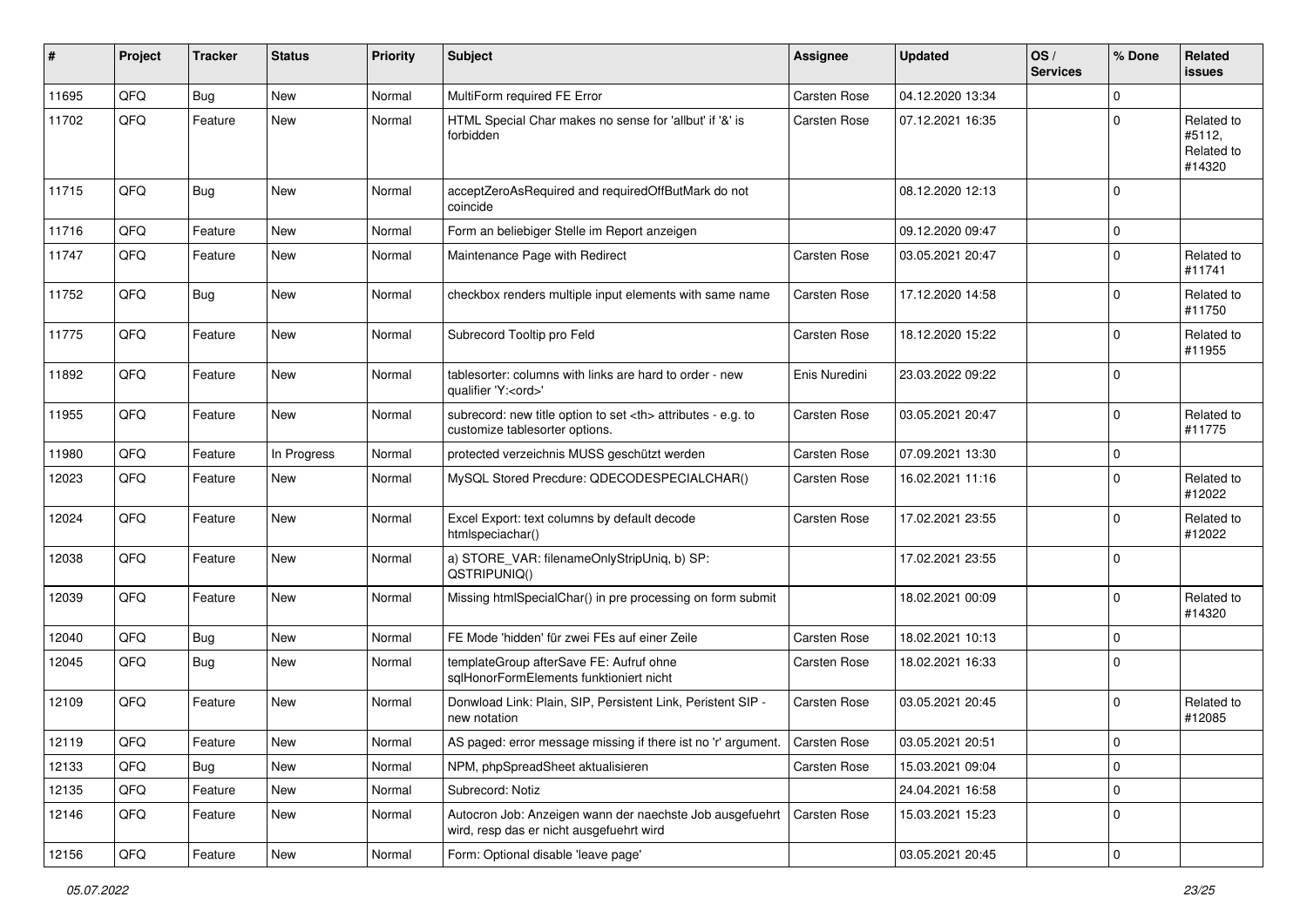| #     | Project | <b>Tracker</b> | <b>Status</b>     | <b>Priority</b> | <b>Subject</b>                                                                                                 | <b>Assignee</b>     | <b>Updated</b>   | OS/<br><b>Services</b> | % Done      | Related<br><b>issues</b>                                                    |
|-------|---------|----------------|-------------------|-----------------|----------------------------------------------------------------------------------------------------------------|---------------------|------------------|------------------------|-------------|-----------------------------------------------------------------------------|
| 12162 | QFQ     | Feature        | <b>New</b>        | Normal          | FE.type=sendmail: personalized mailing (several mails) via<br>template                                         | Carsten Rose        | 03.05.2021 20:45 |                        | $\mathbf 0$ |                                                                             |
| 12163 | QFQ     | Feature        | New               | Normal          | Checkbox: table wrap                                                                                           | Carsten Rose        | 03.05.2021 20:51 |                        | $\mathbf 0$ |                                                                             |
| 12187 | QFQ     | <b>Bug</b>     | New               | Normal          | Trigger FormAsFile() via Report: probably problem with multi<br>DB setup                                       | Carsten Rose        | 20.03.2021 21:20 |                        | $\mathbf 0$ |                                                                             |
| 12262 | QFQ     | Feature        | ToDo              | Normal          | Form buttons on top: more customable                                                                           | Enis Nuredini       | 17.06.2022 10:44 |                        | $\mathbf 0$ | Related to<br>#13945, Has<br>duplicate<br>#4046, Has<br>duplicate<br>#10080 |
| 12269 | QFQ     | Feature        | New               | Normal          | 2FA - Login                                                                                                    | Carsten Rose        | 03.05.2021 20:45 |                        | $\pmb{0}$   |                                                                             |
| 12315 | QFQ     | Feature        | Some day<br>maybe | Normal          | Form History (Diffs) / Backups                                                                                 | <b>Carsten Rose</b> | 16.09.2021 15:10 |                        | $\pmb{0}$   |                                                                             |
| 12325 | QFQ     | <b>Bug</b>     | Priorize          | Normal          | MultiDB form.dblndex not working for report syntax                                                             | Carsten Rose        | 07.09.2021 13:37 |                        | $\Omega$    | Related to<br>#12145,<br>Related to<br>#12314                               |
| 12327 | QFQ     | <b>Bug</b>     | New               | Normal          | Copy to clipboard: Glyphicon can not be changed                                                                | Carsten Rose        | 27.12.2021 17:59 |                        | $\mathbf 0$ |                                                                             |
| 12330 | QFQ     | Feature        | New               | Normal          | Copy to input field / text area / TinyMCE                                                                      | Carsten Rose        | 07.04.2021 09:01 |                        | $\mathbf 0$ |                                                                             |
| 12337 | QFQ     | Feature        | Some day<br>maybe | Normal          | Database.php: better caching                                                                                   | Carsten Rose        | 16.09.2021 15:10 |                        | $\mathbf 0$ |                                                                             |
| 12400 | QFQ     | Feature        | New               | Normal          | Tutorial ist in QFQ Doku, Wird in der Suche gefunden, es<br>gibt aber kein Menupunkt - Inhalt ueberpruefen     | <b>Carsten Rose</b> | 03.05.2021 20:45 |                        | $\mathbf 0$ |                                                                             |
| 12412 | QFQ     | Feature        | <b>New</b>        | Normal          | Action/Escape qualifier 'e' (empty), '0': if given, an empty<br>string (or '0') will be treated as 'not found' | Carsten Rose        | 08.05.2021 09:40 |                        | $\mathbf 0$ | Related to<br>#12413,<br>Related to<br>#10012                               |
| 12413 | QFQ     | Feature        | <b>New</b>        | Normal          | STORE_TYPO3: enhance for {{be_users.email:T}},<br>{{fe users.email:T}}                                         | Carsten Rose        | 03.05.2021 20:45 |                        | $\Omega$    | Related to<br>#12412,<br>Related to<br>#10012                               |
| 12439 | QFQ     | Feature        | In Progress       | Normal          | TinyMCE Paste from Word & Character Count/Limit                                                                | <b>Carsten Rose</b> | 05.05.2021 22:15 |                        | $\Omega$    |                                                                             |
| 12440 | QFQ     | Feature        | In Progress       | Normal          | Typo3 V10 upgrade (durchfuehren und testen)                                                                    | Carsten Rose        | 21.03.2022 09:53 |                        | 50          | Related to<br>#12357,<br>Related to<br>#12067,<br>Related to<br>#10661      |
| 12452 | QFQ     | Feature        | Priorize          | Normal          | BaseURL: alsways with '/' at the end                                                                           | Carsten Rose        | 19.06.2022 13:45 |                        | $\Omega$    | Related to<br>#10782                                                        |